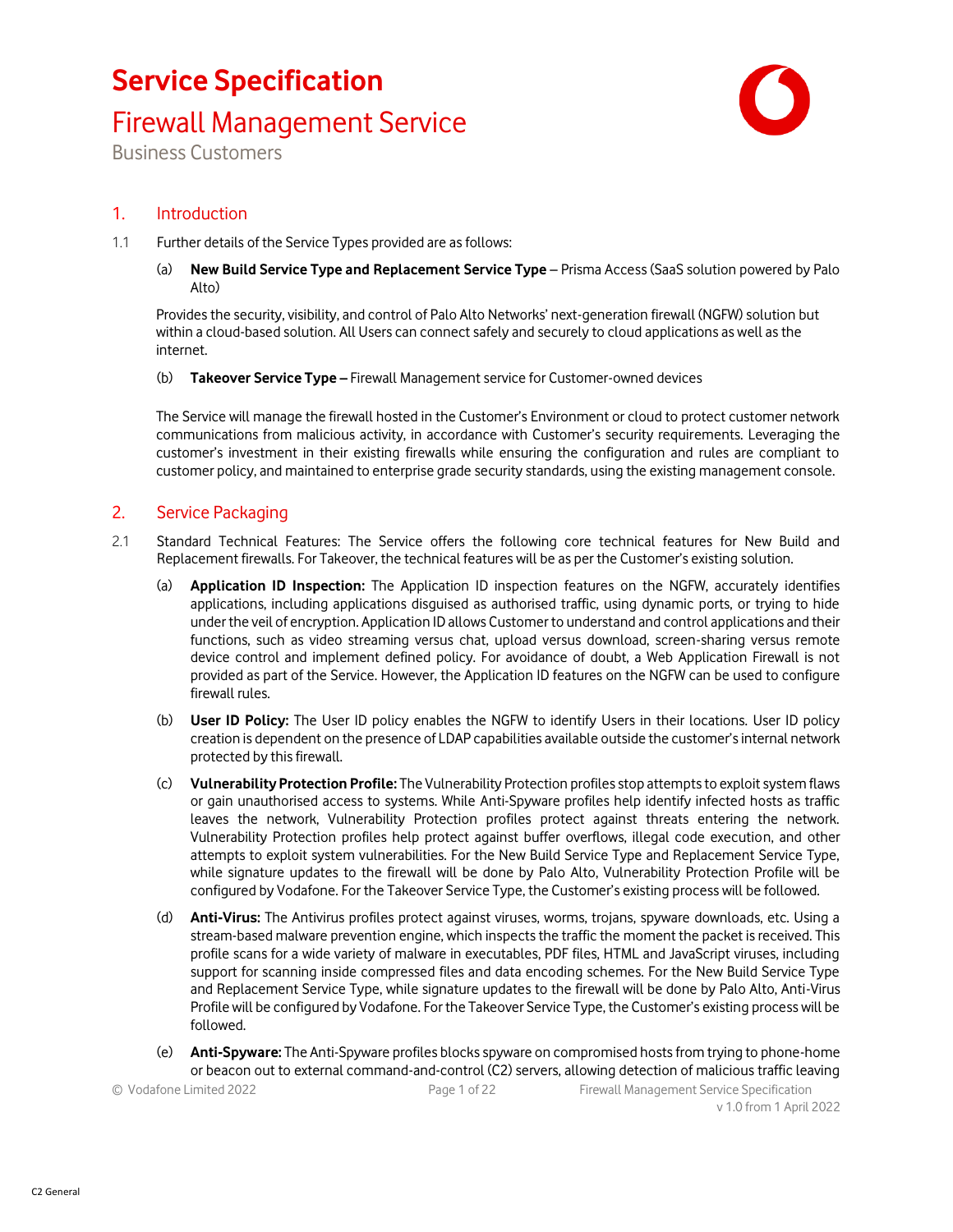### Firewall Management Service



Business Customers

the network from infected clients. For the New Build Service Type and Replacement Service Type, while signature updates to the firewall will be done by Palo Alto, Anti-Spyware Profile will be configured by Vodafone. For the Takeover Service Type, the Customer's existing process will be followed.

- (f) **URL Filtering:** The URL Filtering feature enables Customer to monitor and control how users can access the web over HTTP and HTTPS. It enables safe access to the internet by preventing access to known malicious sites, phishing sites as well as other restricted sites such as adult content sites. For the New Build Service Type and Replacement Service Type, while content updates will be provided by Palo Alto (or respective OEM), the template to capture the required configuration / URL categories will be provided by Vodafone. For the Takeover Service Type, the customer will provide the list during onboarding.
- (g) **File Inspection:** This feature blocks specified file types in the specified flow direction inbound, outbound or both. The profile can be set to alert or block an upload and/or download files. Custom configuration can be done to block pages when Users try to download a specified file type.
- (h) **Data Filtering:** This feature prevents sensitive, confidential, and proprietary information from leaving a network. Predefined patterns, built-in settings and options to customise, make it easy to protect files that contain certain file properties (such as a document title or author), credit card numbers, regulated information from different countries (like social security numbers), and third-party data loss prevention (DLP) labels.
- (i) **Signature updates:** Signature updates refresh the threat prevention signatures, which inspect all traffic for threats—regardless of port, protocol or encryption and automatically block known vulnerabilities, malware, exploits, spyware, command, and control.
- 2.2 Optional Service Elements
	- (a) The Optional Service Elements available to Customer are as follows:
		- **Sandbox analysis:** Sandbox analysis (Wildfire by Palo Alto) subscription service will provide  $(i)$ enhanced services to Customer requiring immediate coverage for threats, forward unknown file types and email link for further analysis. It assists by providing a prompt verdict of the files analysed.
		- $(ii)$ **Firewall Audit:** Firewall rule review is performed to ensure that the firewall configuration and rule set, meets the business and compliance requirements of the organization. The audit will be performed biannually.
		- $(iii)$ **High Availability (Takeover Service Type only):** High Availability is a deployment method. In this method, two firewalls are placed in a group and their configuration is synchronised to prevent a single point of failure. Setting up two firewalls in a High Availability pair provides redundancy and enables business continuity.
		- $(iv)$ **Pack of 10 Tickets:** An additional pack of 10 Tickets can be purchased by Customer on expiry of its allocated Ticket quota. The Tickets can be used for Service Requests, Change Requests and/or Incident requests.
- 2.3 Service Tier Details
	- (a) The table below summarises the Service offering and any associated volume quota. Where Customer has selected the Takeover Service Type, the functionality offered shall be dependent on the Applicable Firewall Vendor firewall and as such the following Service offerings can and will only be provided by Vodafone to the extent technically and reasonably possible using the existing Applicable Firewall Vendor firewall.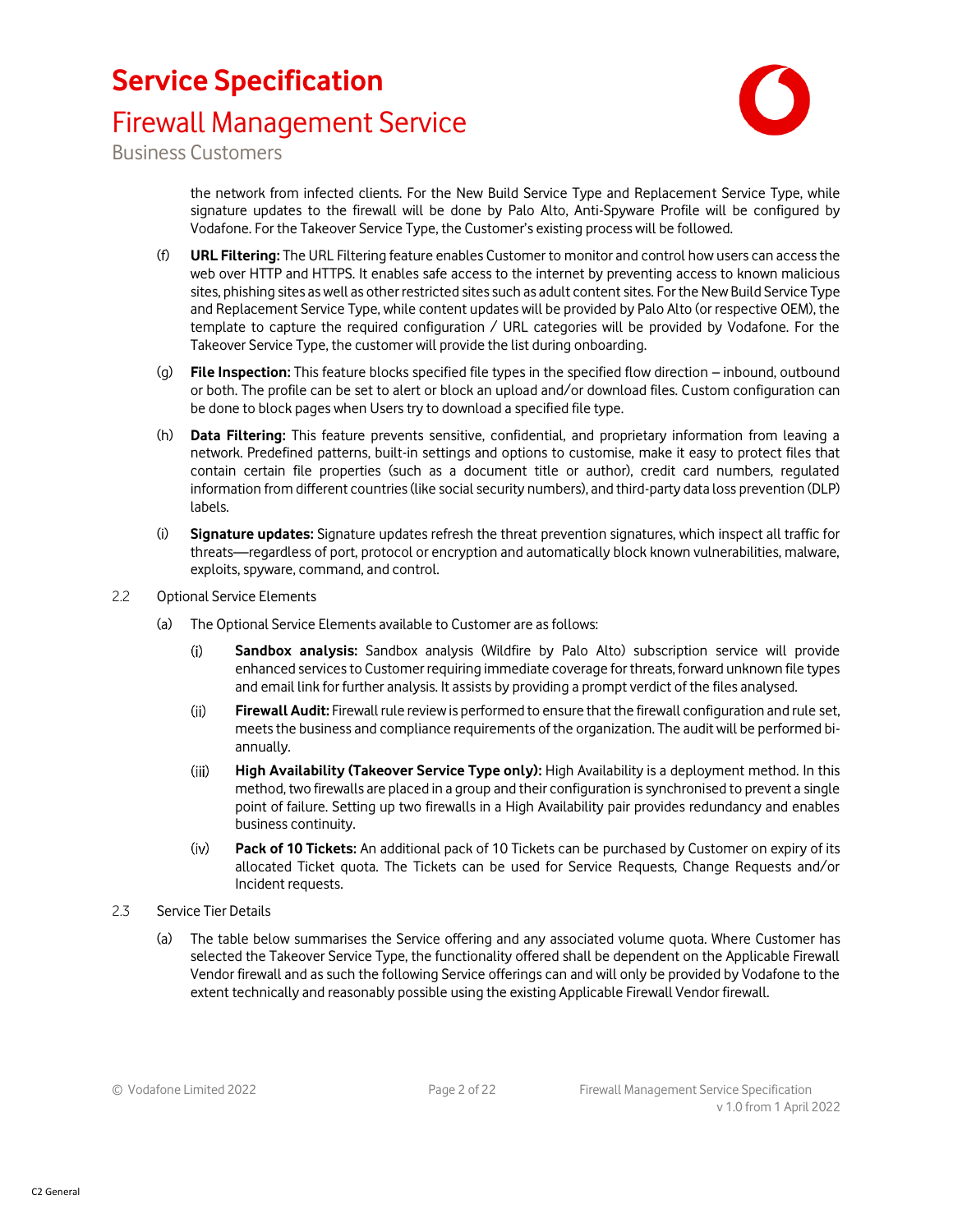# Firewall Management Service

| <b>Service Offering</b>             | <b>Service Offering</b><br><b>Features</b> | Tier <sub>1</sub><br>Volume<br>Quota<br>Per<br>(where<br>Annum<br>applicable) | Tier <sub>2</sub><br>Per<br>Volume<br>Quota<br>(where<br>Annum<br>applicable) | <b>Additional Information</b>                                                                                                                                                                                                                              |
|-------------------------------------|--------------------------------------------|-------------------------------------------------------------------------------|-------------------------------------------------------------------------------|------------------------------------------------------------------------------------------------------------------------------------------------------------------------------------------------------------------------------------------------------------|
|                                     | Anti-Virus                                 | Included                                                                      | Included                                                                      | See Attachment 1 for feature<br>description                                                                                                                                                                                                                |
|                                     | Anti-Spyware                               | Included                                                                      | Included                                                                      | See Attachment 1 for feature<br>description                                                                                                                                                                                                                |
|                                     | Application<br>ID<br>Inspection            | Included<br>Up to 5 custom                                                    | Included<br>Up to 20<br>custom                                                | applications<br>will<br>Custom<br>be<br>captured in a pre-defined template<br>and customer will share the<br>application port/ID                                                                                                                           |
|                                     |                                            | applications in addition<br>to the firewall's default<br>applications         | applications in addition<br>to the firewall's default<br>applications         | See Attachment 1 for feature<br>description                                                                                                                                                                                                                |
| <b>Technical</b><br><b>Features</b> | User ID policy                             | Included<br>Up to 150 policies                                                | Included<br>Up to 300 policies                                                | For New Build Service Type and<br>Replacement Service Type<br>User ID policy for Mobile Users will<br>work with SAML<br>User ID policy for Remote Network<br>will work with AD/LDAP if available<br>locally<br>See Attachment 1 for feature<br>description |
|                                     | Vulnerability<br><b>Protection Profile</b> | Included<br>the<br>firewall's<br>Using<br>default profile                     | Included<br>With ability to customise<br>the<br>action                        | See Attachment 1 for feature<br>description                                                                                                                                                                                                                |

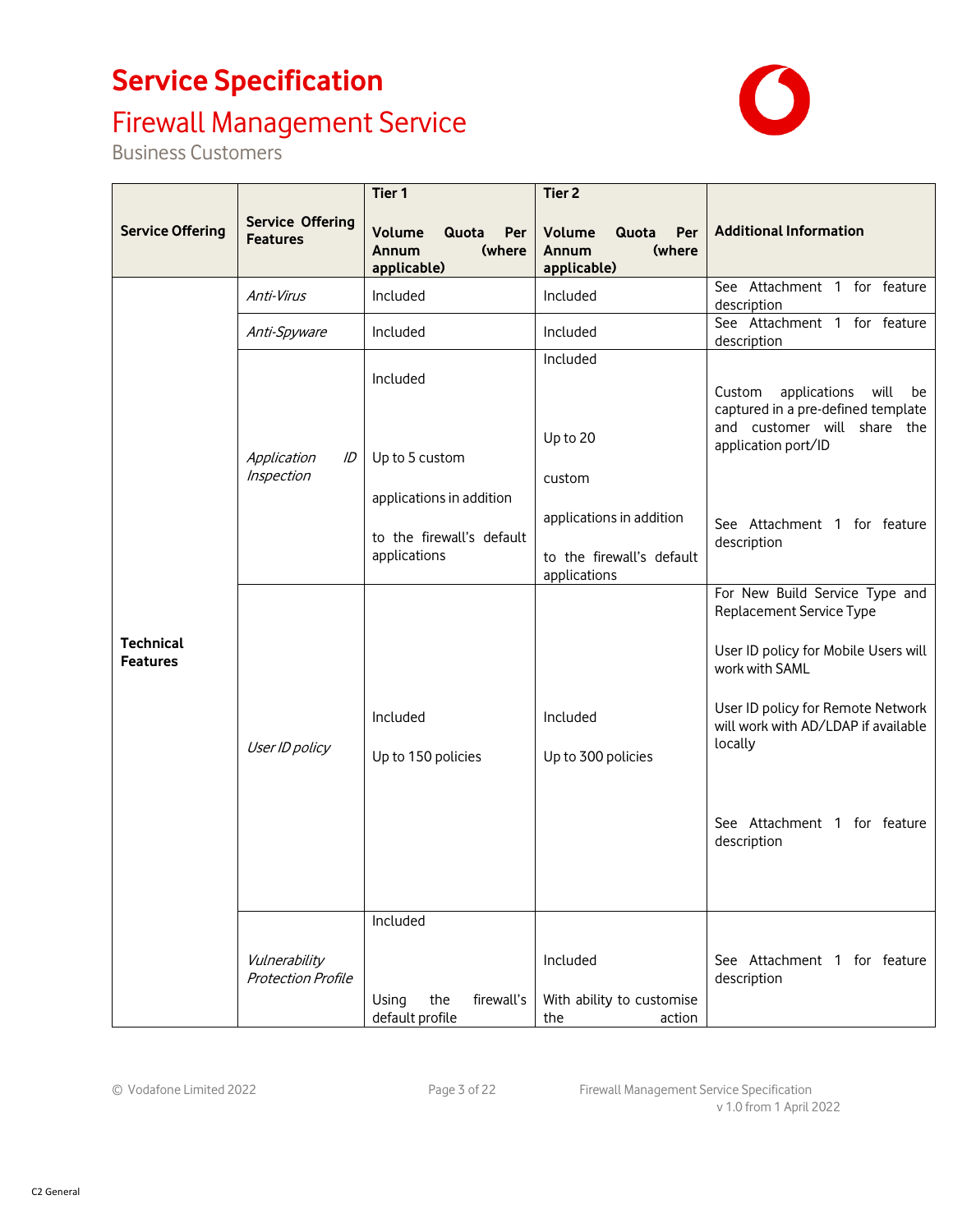# Firewall Management Service

| <b>Service Offering</b> | <b>Service Offering</b><br><b>Features</b> | Tier 1<br>Quota<br>Per<br><b>Volume</b><br>(where<br>Annum<br>applicable) | Tier <sub>2</sub><br>Per<br>Volume<br>Quota<br>(where<br>Annum<br>applicable)                                   | <b>Additional Information</b>                                                                                                                                                                      |
|-------------------------|--------------------------------------------|---------------------------------------------------------------------------|-----------------------------------------------------------------------------------------------------------------|----------------------------------------------------------------------------------------------------------------------------------------------------------------------------------------------------|
|                         |                                            |                                                                           | critical/high<br>for<br>severity signature                                                                      |                                                                                                                                                                                                    |
|                         |                                            | Included                                                                  | Included                                                                                                        | The URL volumes listed here<br>represent the quota for additional<br>custom URLs that the customer<br>may request after the build phase<br>(using a pre-defined templates<br>provided by Vodafone) |
|                         | <b>URL Filtering</b>                       | And up to 100 custom<br>URLs                                              | And up to 500 custom<br>URLs                                                                                    | See Attachment 1 for feature<br>description                                                                                                                                                        |
|                         | File Inspection                            | Included<br>the<br>Using<br>firewall's<br>default profile                 | Included<br>Up to 20 custom file<br>types may be configured<br>in addition to the firewalls<br>default profile. | See Attachment 1 for feature<br>description                                                                                                                                                        |
|                         | Data Filtering                             | Included<br>firewall's<br>Using<br>the<br>default profile                 | Included<br>Up to 10 custom policies<br>may be configured in<br>addition<br>to<br>the default configuration.    | See Attachment 1 for feature<br>description                                                                                                                                                        |
|                         | Signature<br>updates                       | Included<br>the<br>firewall's<br>Using<br>default profile with            | Included<br>the<br>firewall's<br>Using<br>default profile with                                                  | See Attachment 1 for feature<br>description                                                                                                                                                        |

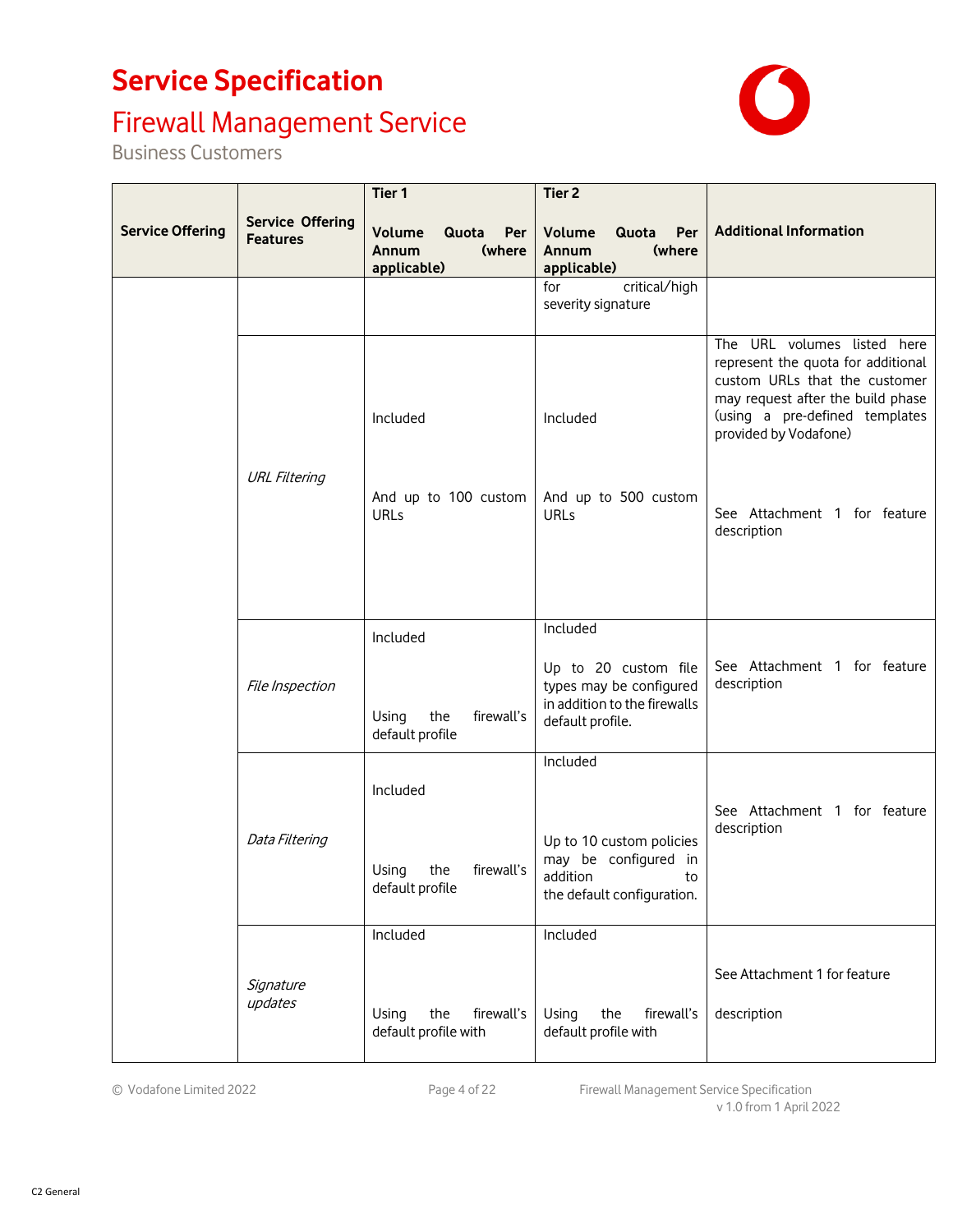### Firewall Management Service

Business Customers



© Vodafone Limited 2022 Page 5 of 22 Firewall Management Service Specification v 1.0 from 1 April 2022

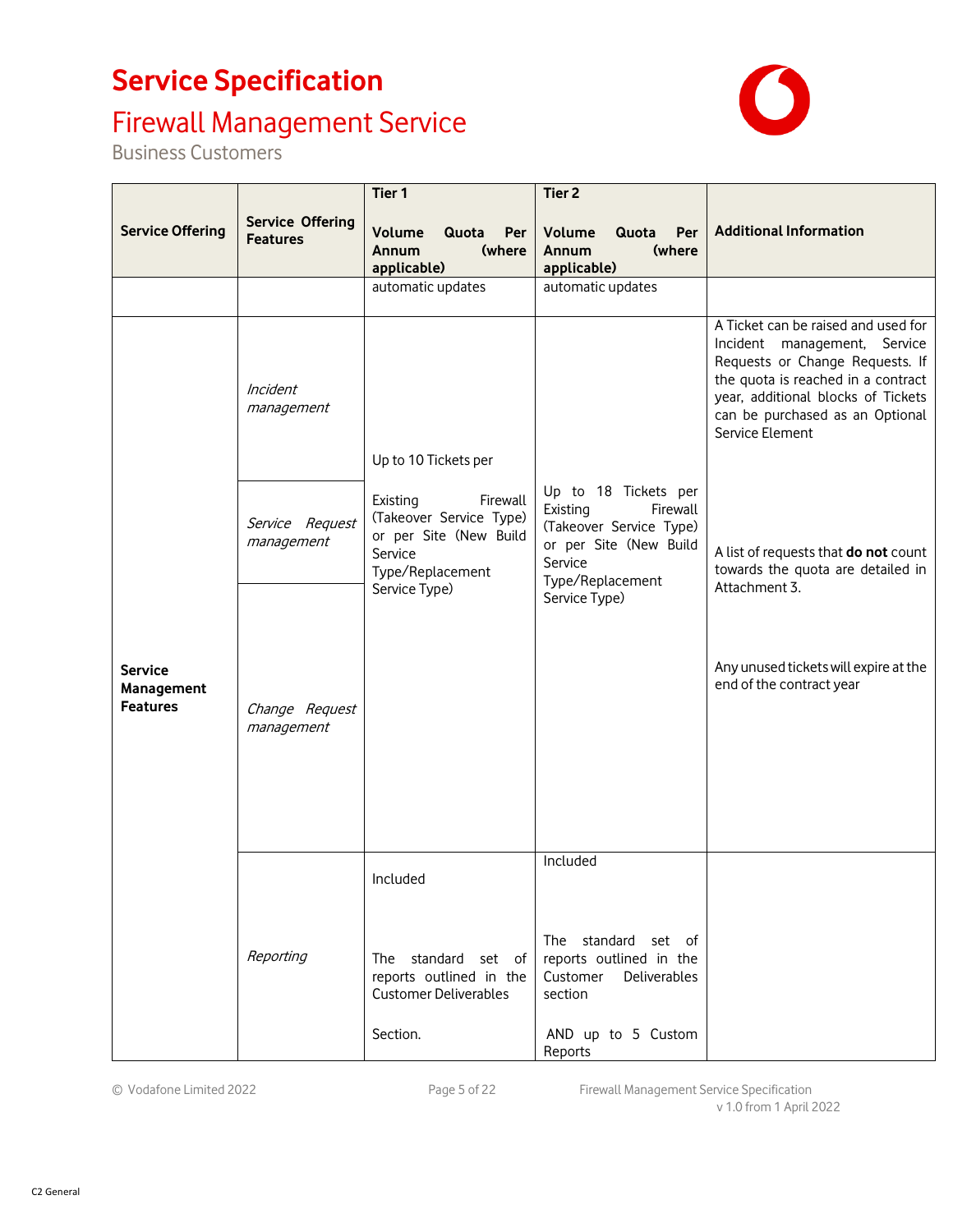# Firewall Management Service



| <b>Service Offering</b>                     | <b>Service Offering</b><br><b>Features</b>              | Tier <sub>1</sub><br>Volume<br>Quota<br>Per<br>(where<br>Annum<br>applicable)                       | Tier <sub>2</sub><br>Per<br>Volume<br>Quota<br>(where<br>Annum<br>applicable) | <b>Additional Information</b>                                                                                                                          |
|---------------------------------------------|---------------------------------------------------------|-----------------------------------------------------------------------------------------------------|-------------------------------------------------------------------------------|--------------------------------------------------------------------------------------------------------------------------------------------------------|
| Included<br><b>Support Window</b><br>$24*7$ |                                                         | Included<br>$24*7$                                                                                  |                                                                               |                                                                                                                                                        |
|                                             | SLA                                                     | <b>Standard SLA</b>                                                                                 | <b>Standard SLA</b>                                                           |                                                                                                                                                        |
|                                             | Architecture<br>Support                                 | Not Included                                                                                        | Included<br>Up to 5 man days effort                                           | Applicable to Tier 2 only.<br>See Attachment 1 for feature<br>description                                                                              |
| Maintenance<br><b>Features</b>              | Health<br>and<br>Availability<br>Management             | Included                                                                                            | Included                                                                      | See Attachment 2 for feature<br>description                                                                                                            |
|                                             | Back-up<br>Management                                   | Included                                                                                            | Included                                                                      | See Attachment 2 for feature<br>description                                                                                                            |
|                                             | Policy<br>Updates<br>and<br><b>FW</b><br>Administration | Included                                                                                            | Included                                                                      | See Attachment 2 for feature<br>description                                                                                                            |
|                                             | Patch<br>Management/Mi<br>nor upgrades                  | Included                                                                                            | Included                                                                      | See Attachment 2 for feature<br>description                                                                                                            |
|                                             |                                                         | Included                                                                                            | Included<br>Where an integration is                                           | Dependency: For New Build Service<br>Type and Replacement Service<br>Type: Integration with Customer<br>SAML solution to provision VPN<br><b>Users</b> |
|                                             | Concurrent VPN<br>(Remote Access)                       | Where an integration is<br>available<br>not<br>the<br>following will apply:                         | available<br>not<br>the<br>following will apply:                              |                                                                                                                                                        |
|                                             |                                                         | Up to 50 users per<br>Existing<br>Firewall<br>(Takeover Service Type)<br>or Site (New Build Service | Up to 50 users per<br>Firewall or Site                                        | See Attachment 2 for feature<br>description                                                                                                            |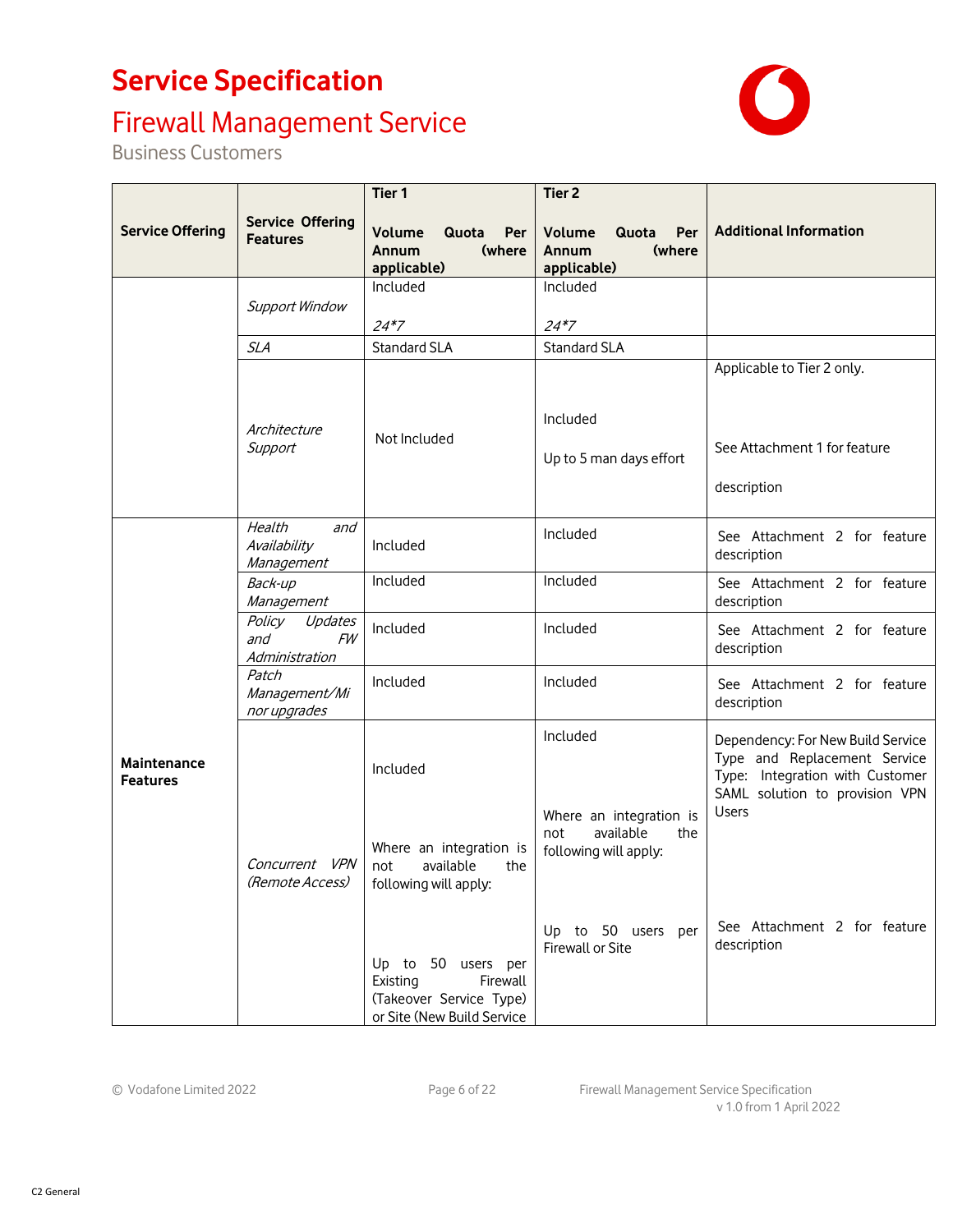### Firewall Management Service



Business Customers

| <b>Service Offering</b> | <b>Service Offering</b><br><b>Features</b> | Tier 1<br>Volume<br>Quota<br>Per<br>(where<br>Annum<br>applicable) | Tier 2<br>Volume<br>Quota<br>Per<br>(where<br>Annum<br>applicable) | <b>Additional Information</b>                                               |
|-------------------------|--------------------------------------------|--------------------------------------------------------------------|--------------------------------------------------------------------|-----------------------------------------------------------------------------|
|                         |                                            | Type/Replacement<br>Service Type)                                  |                                                                    |                                                                             |
|                         | Hardware<br>Capacity<br>Management and     | Included<br>Applicable to Takeover                                 | Included<br>Applicable to Takeover                                 | Not applicable for New Build<br>Service Type or Replacement<br>Service Type |
|                         | Performance<br>Monitoring                  | Service Type only                                                  | Service Type only                                                  | See Attachment 2 for feature<br>description                                 |
|                         | Version<br>Major<br>Upgrades               | Included -but on request<br>by Customer via a Service<br>Request.  | Included - two upgrades<br>per annum                               | See Attachment 2 for feature<br>description                                 |

### 3. Prisma Access Solution

- 3.1 Prisma Access provides firewall as a service (FWaaS) that aims to protects remote users and business locations from threats while also providing the security services expected from a modern NGFW.
- 3.2 All users, whether at corporate headquarters, branch offices, or on the road, connect to Prisma Access to safely use cloud applications as well as the internet. Prisma Access consistently inspects all traffic across all ports and provides bi-directional networking.
- 3.3 Prisma Access stores logs centrally within the Cortex Data Lake (CDL) environment. The logs are stored in the EU region and in an encrypted format. CDL is delivered as a cloud service.
- 3.4 Panorama is the centralized management tool used to configure security policy for Prisma Access.
- 3.5 Prisma Access provides both visibility into the use of applications on the network, and the ability to control user access to those applications. There are two options available as part of Prisma Access:
	- (a) Prisma Access for networks Prisma Access for networks provides security services such as App-ID and threat prevention for remote networks, safely enabling commonly used applications and web access, which are available on internet and cloud hosted. Remote networks can be connected to Prisma Access via an industrystandard IPSec VPN-capable device. Prisma Access is ideally suited for any remote site with one or multiple internet links and provides secure internet access.
	- (b) Prisma Access for users- Prisma Access for users provides secure internet access including App-ID and threat prevention for mobile users as a service in the cloud. Global protect software agent will be installed on all the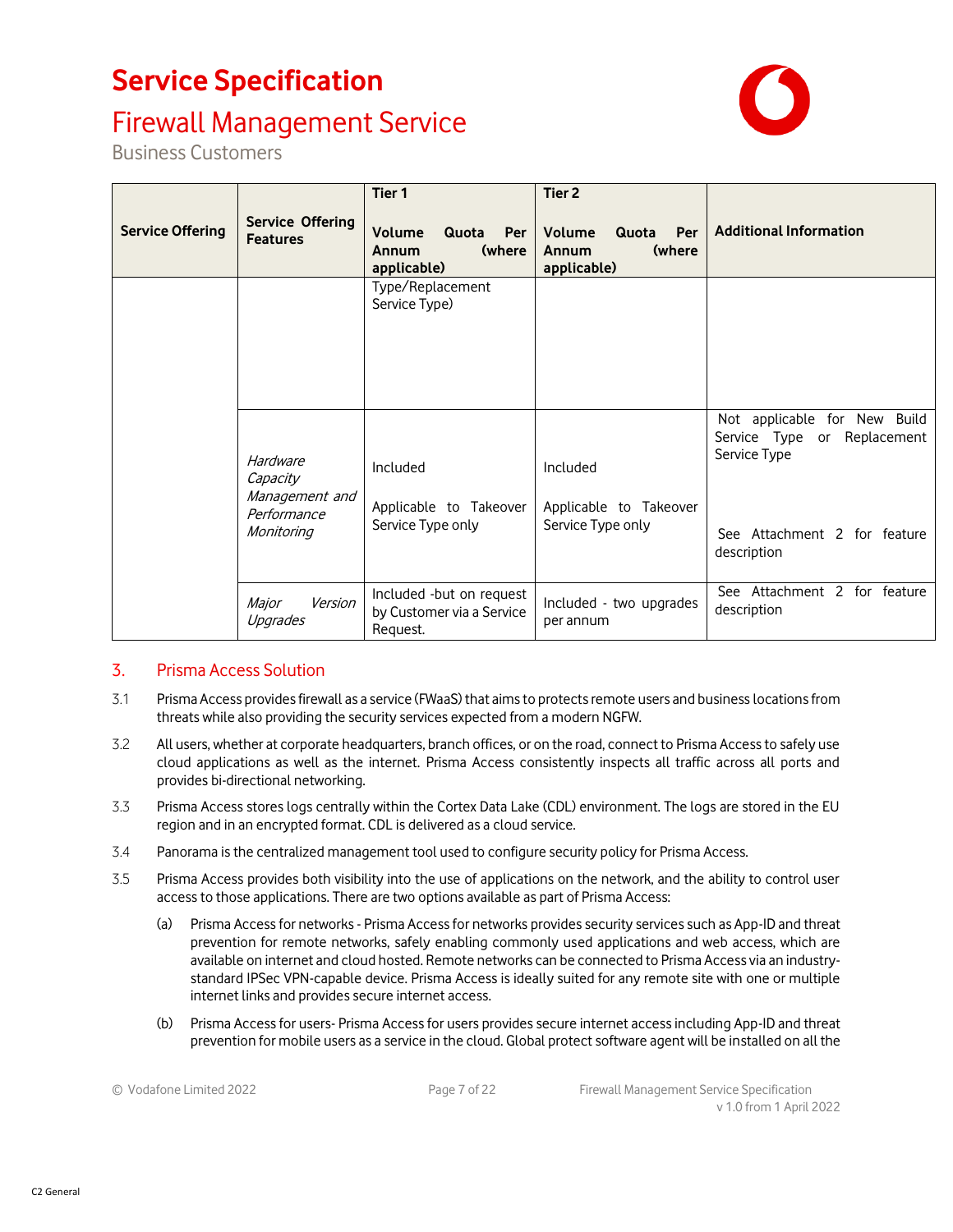

### Firewall Management Service

Business Customers

| mobile | users' endpoints to provide secure internet |  |  | access. |
|--------|---------------------------------------------|--|--|---------|
|        |                                             |  |  |         |



#### Figure 1: Palo Alto Prisma Access Silver Edition

#### 3.6 Prisma Access details, features and specification is as follows:

| <b>Description</b>         | <b>Prisma Access for Networks</b>                                          | <b>Prisma Access for Users</b>                    |  |
|----------------------------|----------------------------------------------------------------------------|---------------------------------------------------|--|
|                            | • Branch offices/retail                                                    | • Mobile users with:                              |  |
|                            | • Virtual private clouds                                                   | Laptops<br>$\circ$                                |  |
| Use Case                   |                                                                            | Smartphones<br>$\Omega$                           |  |
|                            | • Palo Alto Networks SD-WAN hub                                            | <b>Tablets</b><br>$\Omega$                        |  |
|                            | • Third-party SD-WAN security                                              | • Zero Trust network access                       |  |
| Licensing                  | Based on bandwidth pool; each connection can be<br>assigned up to 500 Mbps | Based on total number of unique users             |  |
| Minimum<br>Deployment Size | Bandwidth pool of 200 Mbps                                                 | 200 users                                         |  |
| Authentication             | LDAP/Active Directory                                                      | SAML Authentication: Okta, Duo, Ping,<br>Azure AD |  |

3.7 It is to be noted that network-based license for Prisma Access is based on the total bandwidth used across all the sites. This bandwidth pool can then be divided across the different locations. A minimum bandwidth pool of 200 Mbps needs to be purchased. If Prisma Access is deployed for mobile users, the standard license allows the customer to deploy for upto 200 users. The remote users are protected to the same level as the corporate sites.

### 4. Service Description and Deployment Model

#### 4.1 New Build Service Type – Green Field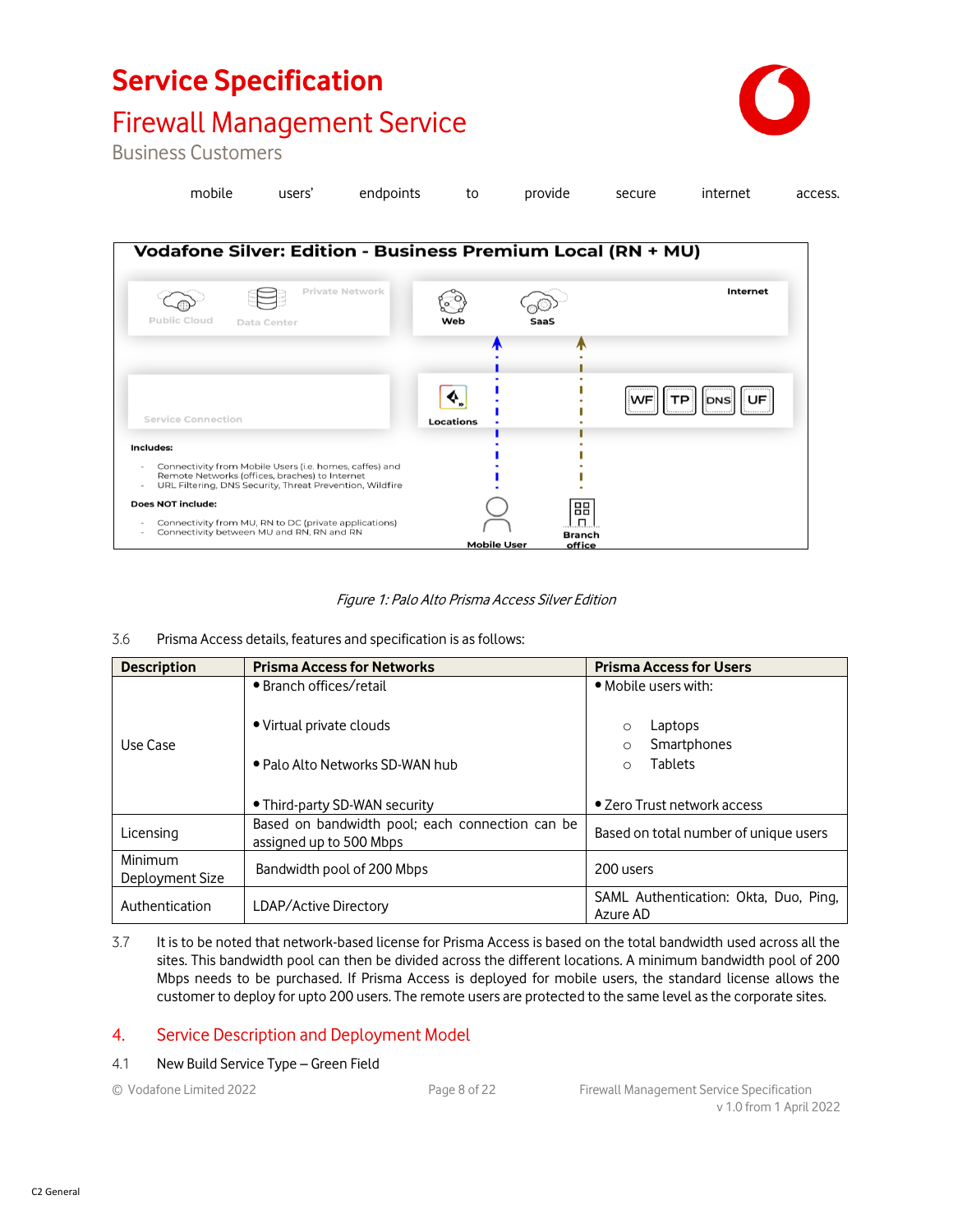### Firewall Management Service



- (a) This Service Type is best suited for where Customer has a growing number of users, branch offices, data and services located outside the protection of traditional network security appliances, hence requiring a cloudbased infrastructure that converges networking.
- (b) The following features will not be available for a shared tenant:
	- $(i)$ Company domain name for mobile users' access portal
	- $(ii)$ User ID based policy
	- $(iii)$ Multiple Data Centers
	- $(iv)$ Bandwidth requirement of 200Mbps or above



Figure 2: Deployment Model for Prisma Access Solution

- (c) In Figure 2 above, Customer 1 has opted for dedicated tenant while Customers 3,4 and 5 have opted for a shared Tenant i.e. they would be sharing the 200 Mbps bandwidth.
- (d) Criteria for Selecting dedicated tenant:
	- $(i)$ Usage of Company domain name for Mobile users' access portal
	- $(ii)$ User ID based policy
	- $(iii)$ Bandwidth requirement 200Mbps or above
	- $(iv)$ Dedicated policy package
- (e) The main limitation of a shared tenant is that the policy package will be shared across all the customers in the shared tenancy. However, rules will be applied to specific customer based on their unique IP address range. Also, User ID agent can be configured for one customer only.
- 4.2 Takeover Service Type Brownfield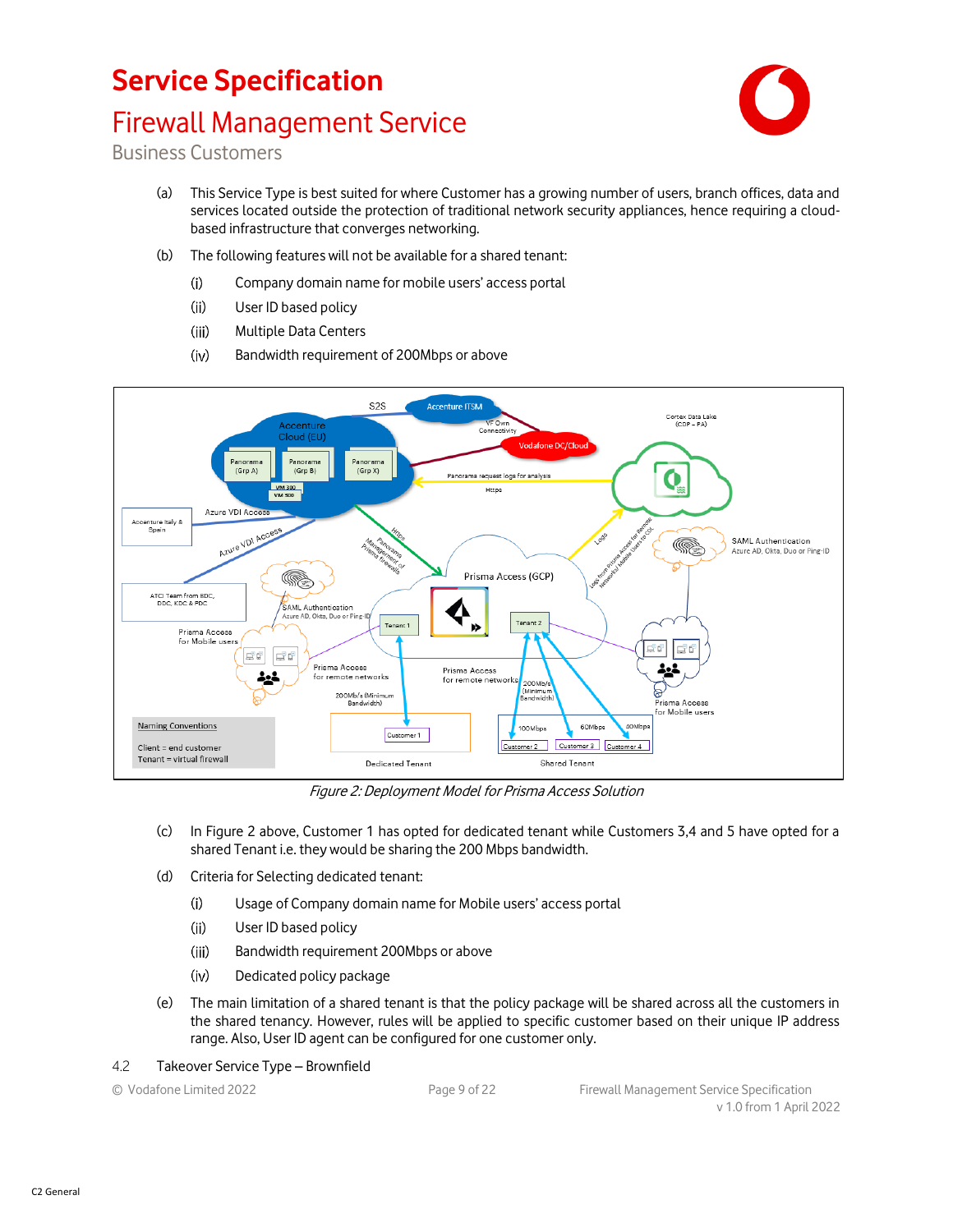### Firewall Management Service



- (a) This Service Type is available where Customer has an existing investment in firewalls and wants to retain these devices but wish to outsource management and support. The Customer will retain ownership of the equipment, but the existing services are transitioned to Vodafone for management.
- (b) During takeover, Vodafone will perform the assessment of existing firewall-set up and highlight risk (if any) for sign off. Proposed risk mitigation plan will be discussed and agreed with the Customer. Vodafone will connect to the Customer's Environment to remotely manage the firewalls. On-boarding activities will be executed by establishing secure S2S connectivity between Vodafone and the Customer. If there are any issues related to the firewall, Vodafone will raise the support requests on behalf of the Customer.
- (c) Vodafone will leverage the Customer's centralised management tool, where applicable, to perform management activities. In cases where the Service can't be delivered due to hardware limitations, while Vodafone will work with the Customer to find an alternative approach, it might not be possible in all circumstances.



Figure 3: Deployment Model for Takeover Solution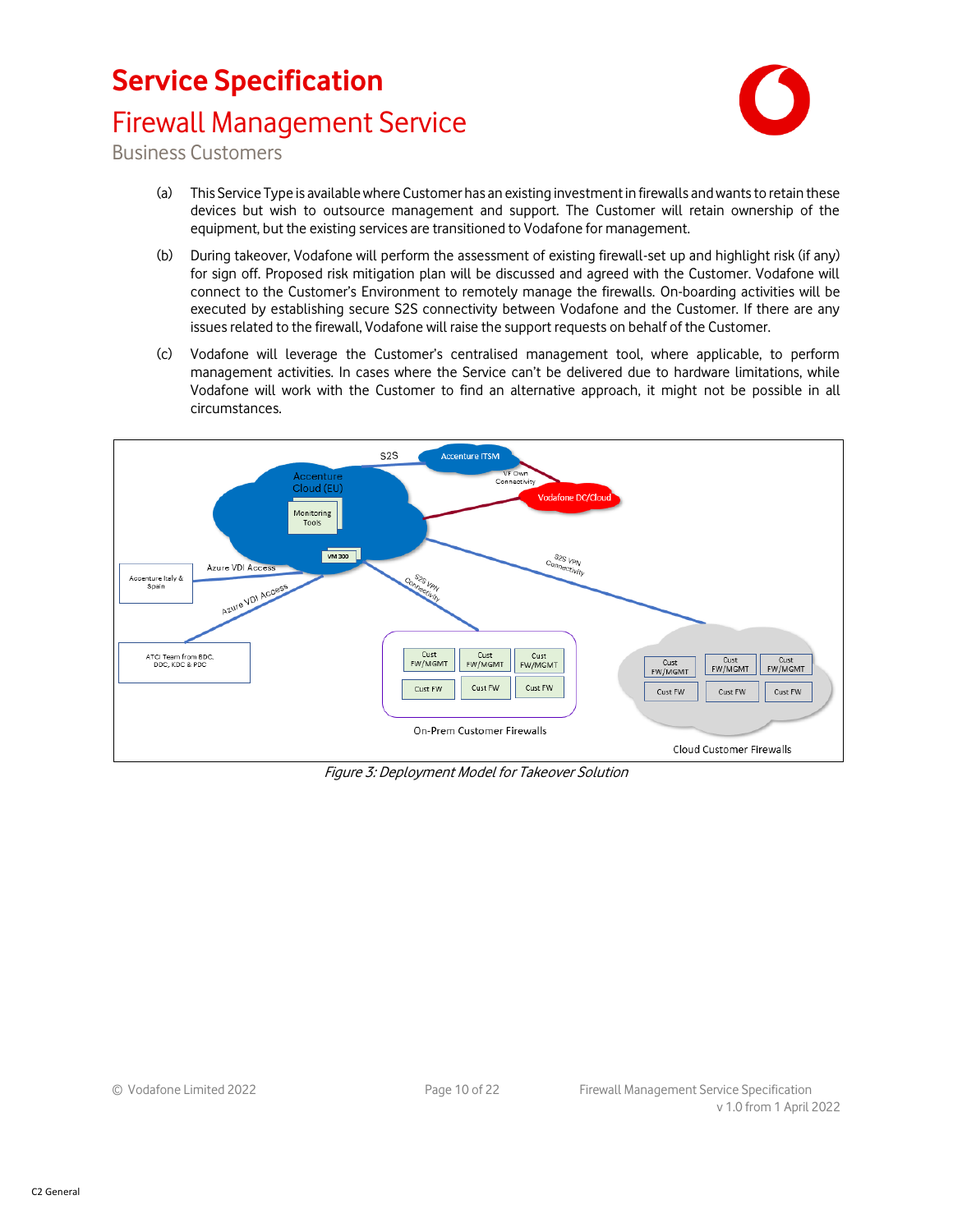### Firewall Management Service



Business Customers

#### 4.3 Replacement Service Type – Brownfield

- (a) Where Customer would like to replace an existing firewall with a new firewall, the Prisma access option, utilising the same solution as the New Build Service Type, shall be selected. The New build Service Type process will be followed to enable Prisma Access.
- (b) The design document will cover the following:
	- $(i)$ Existing Firewall architecture and configurations
	- $(ii)$ Detailed Design for replacement firewall – Prisma Access
	- $(iii)$ Existing rulesets and how these will be integrated into the new solution
- (c) Once the design is agreed, a parallel solution, based on Prisma Access, will be built. Firewall rules to be built, based on Prisma Access configuration template, to de-risk the process by transitioning the existing configurations to the new Prisma Access.
- (d) Testing of each of the security services will be performed using test window provided by the Customer to ensure that Prisma Access is operating correctly and that the rules are in place to block or allow traffic as per the original firewall.
- (e) Once the test results are reviewed and approved, a switchover to Prisma Access will be scheduled, while leaving the old systems in-place (disconnected) to allow for rollback if required.

#### 5. Service Delivery

- 5.1 Service Delivery Approach
	- (a) The following table outlines the service provisioning stages for the Service:

| <b>Provisioning Stage</b>                   | <b>Description</b>                                                                                                         |
|---------------------------------------------|----------------------------------------------------------------------------------------------------------------------------|
| <b>Establish Context</b>                    | Gather initial requirements to agree on project scope.                                                                     |
| <b>State</b><br><b>Target</b><br>Assessment | Perform necessary due diligence to understand the Customer's Environment.                                                  |
| <b>Target State</b>                         | Define/update a target-state firewall architecture where appropriate.                                                      |
| <b>Low Level Design</b>                     | Define/update a corresponding low-level design.                                                                            |
| Integration                                 | Deployment of centralised management platform / tools and integration of Firewall                                          |
| <b>Firewall</b><br><b>Deployment</b>        | Provision firewall features based on Tier 1 or Tier 2 Customer requirements and applicable<br>Optional Service Elements.   |
| <b>Transition</b>                           | Knowledge transfer to Customer                                                                                             |
| <b>Operation</b>                            | Perform applicable activities based on Tier 1 or Tier 2 Customer requirements and applicable<br>Optional Service Elements. |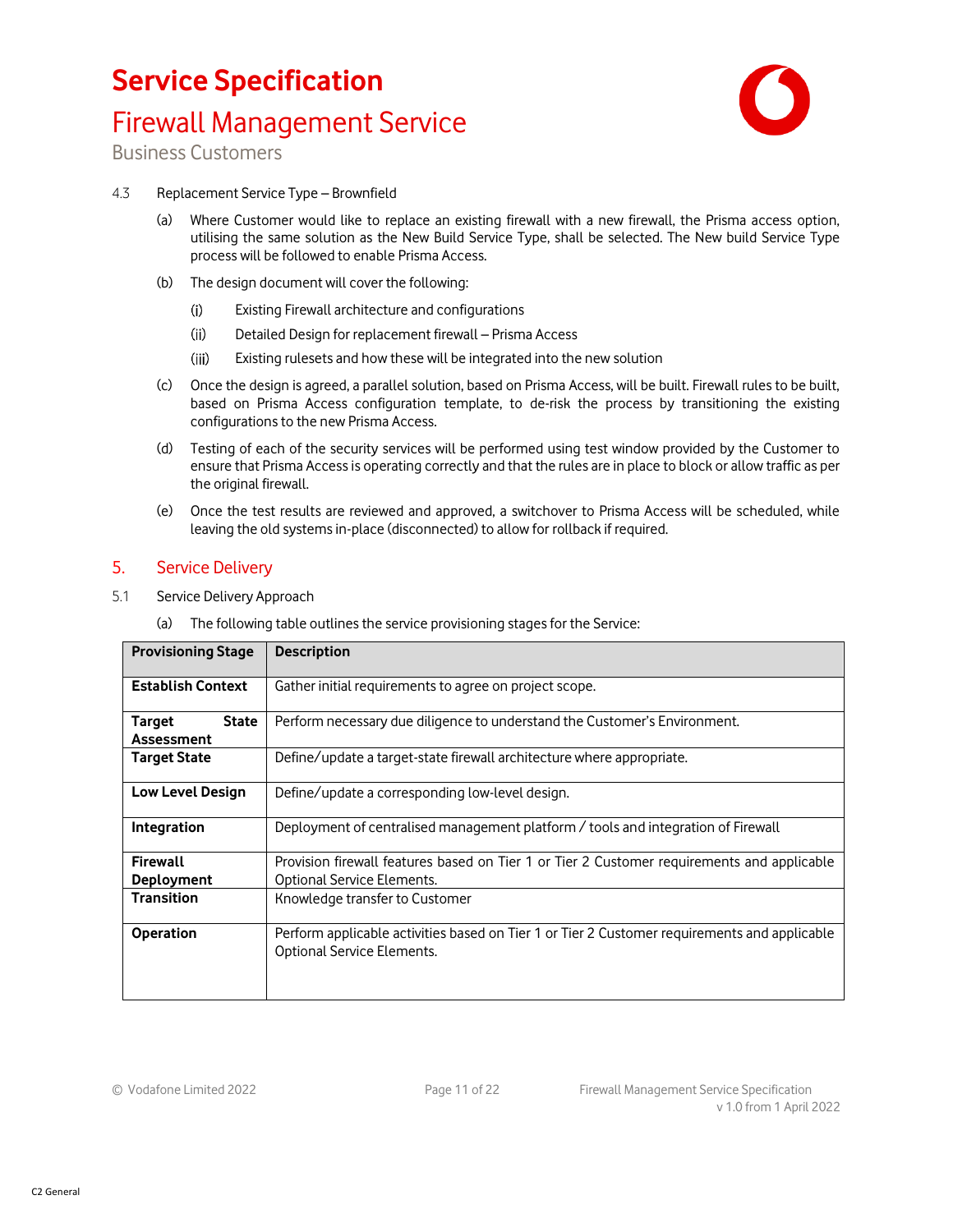# Firewall Management Service



Business Customers

(b) The following table sets out the key activities for each provisioning stage, and the associated Service provisioning documents. The Activities will apply to the Service unless detailed otherwise:

| <b>Activities</b>              | <b>Description</b>                                                                                                                                                                                                                                                                                                                                                            | <b>Provisioning documents</b>                                                                                                                                    |
|--------------------------------|-------------------------------------------------------------------------------------------------------------------------------------------------------------------------------------------------------------------------------------------------------------------------------------------------------------------------------------------------------------------------------|------------------------------------------------------------------------------------------------------------------------------------------------------------------|
| <b>Establish Context</b>       | Review requirements and<br>$\bullet$<br>confirm dependencies<br>Define the firewall scope<br>$\bullet$<br>Define roles and<br>$\bullet$<br>responsibilities<br>Note - only those elements<br>applicable to the Service will<br>be included, e.g. they will not<br>include information related to<br>Customer's broader network<br>firewall<br>and<br>plans<br>and<br>strategy | <b>Project Scoping Document*</b><br>Firewall scope<br>Requirements and dependencies<br>Roles and responsibilities<br>$\bullet$<br>High-level milestone plan<br>٠ |
| <b>Target State Assessment</b> | • Perform necessary due<br>diligence to understand the<br><b>Customer's Environment</b><br>• Understand the Customer and<br>Vodafone capacity<br>requirement                                                                                                                                                                                                                  |                                                                                                                                                                  |
| <b>Target state</b>            | Build<br>Service<br>New<br><b>Type</b><br>Replacement Service Type:<br>• Validate bandwidth<br>requirements of Customer<br>• Define/update a target-state<br>architecture, high level design<br>(where appropriate)<br>• Review with Customer<br>stakeholders for sign off<br>Takeover Service Type:                                                                          | <b>High Level Design Document</b><br>Target state objectives<br>High level architectural design                                                                  |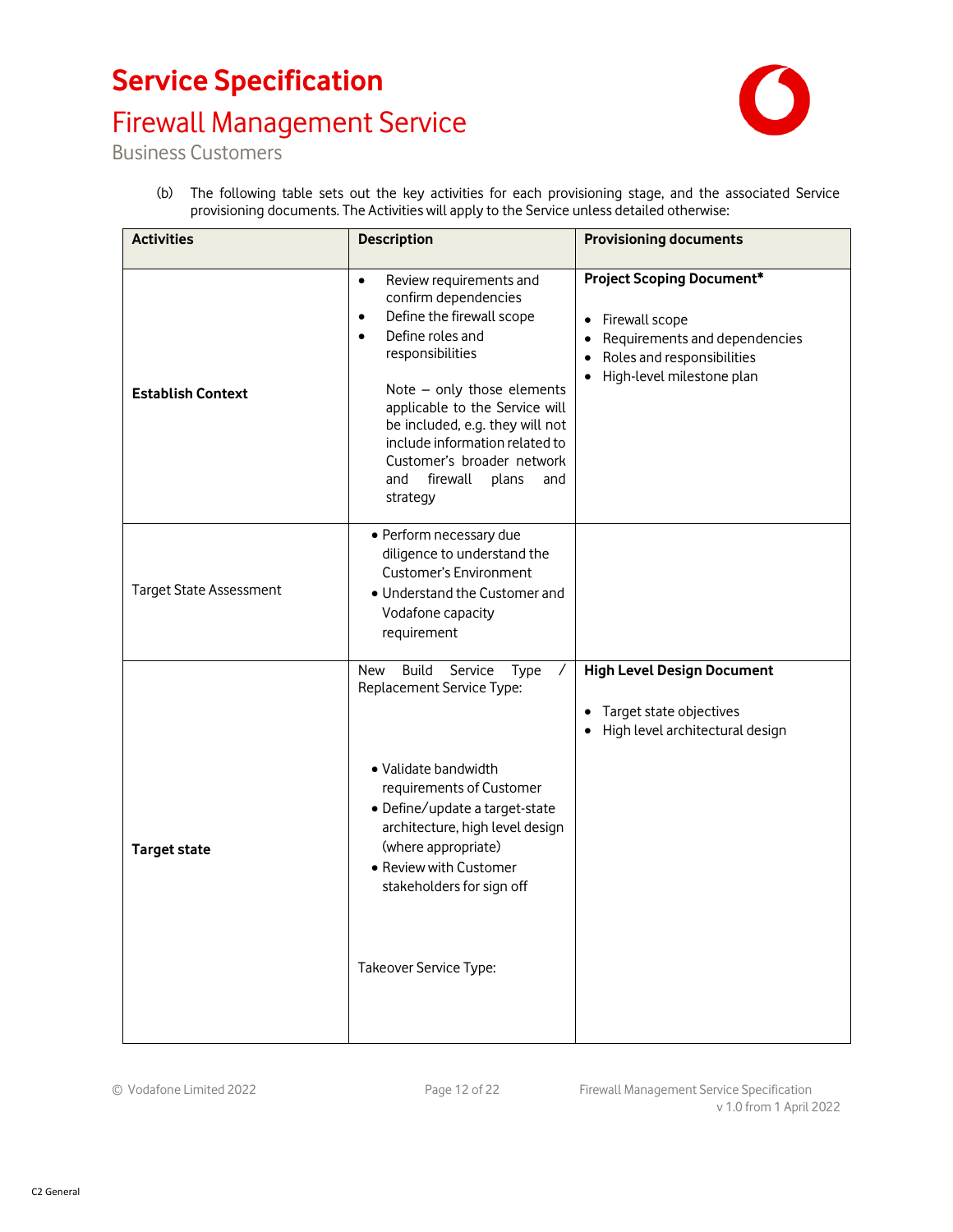# Firewall Management Service

Business Customers



| <b>Activities</b> | <b>Description</b>                                                                                                                                                                                                                                                                                                        | <b>Provisioning documents</b>                                                                                                                                                                                                                 |
|-------------------|---------------------------------------------------------------------------------------------------------------------------------------------------------------------------------------------------------------------------------------------------------------------------------------------------------------------------|-----------------------------------------------------------------------------------------------------------------------------------------------------------------------------------------------------------------------------------------------|
|                   | · Define integration strategy of<br>the Customer firewall with<br>Vodafone monitoring tools<br>• Review with Customer<br>stakeholders for sign off<br>• Plan for knowledge transfer<br>session with Customer<br>• Understand the production<br>environment and standard<br>operating process<br>• As-is firewall takeover |                                                                                                                                                                                                                                               |
|                   | Build<br>Service Type<br>New<br>$\sqrt{2}$<br>Replacement Service Type:                                                                                                                                                                                                                                                   | <b>Low Level Design Document</b>                                                                                                                                                                                                              |
|                   |                                                                                                                                                                                                                                                                                                                           | Low level architectural design with<br>requirements traceability                                                                                                                                                                              |
| Low Level Design  | · Define/update a<br>corresponding low-level<br>design<br>• Define the Applicable Firewall<br>Vendor firewall test plan<br>based on the options selected<br>by Customer (e.g shared OR<br>dedicated tenant)                                                                                                               |                                                                                                                                                                                                                                               |
|                   | Takeover Service Type:                                                                                                                                                                                                                                                                                                    |                                                                                                                                                                                                                                               |
|                   | · Define/update a<br>corresponding low-level<br>design<br>• Define the Firewall<br><b>Connectivity Test Plan</b>                                                                                                                                                                                                          |                                                                                                                                                                                                                                               |
|                   |                                                                                                                                                                                                                                                                                                                           | <b>Device Configuration Files</b>                                                                                                                                                                                                             |
| Integration       | Build<br>Service<br>New<br>Type<br>$\prime$<br>Replacement Service Type:                                                                                                                                                                                                                                                  | Device configuration files for the virtual<br>$\bullet$<br>appliance and integration parameters if<br>request by Customer and for the<br>purpose of Customer records, only.<br>• Copy of exported policy rules for<br>Customer records, only. |

© Vodafone Limited 2022 Page 13 of 22 Firewall Management Service Specification v 1.0 from 1 April 2022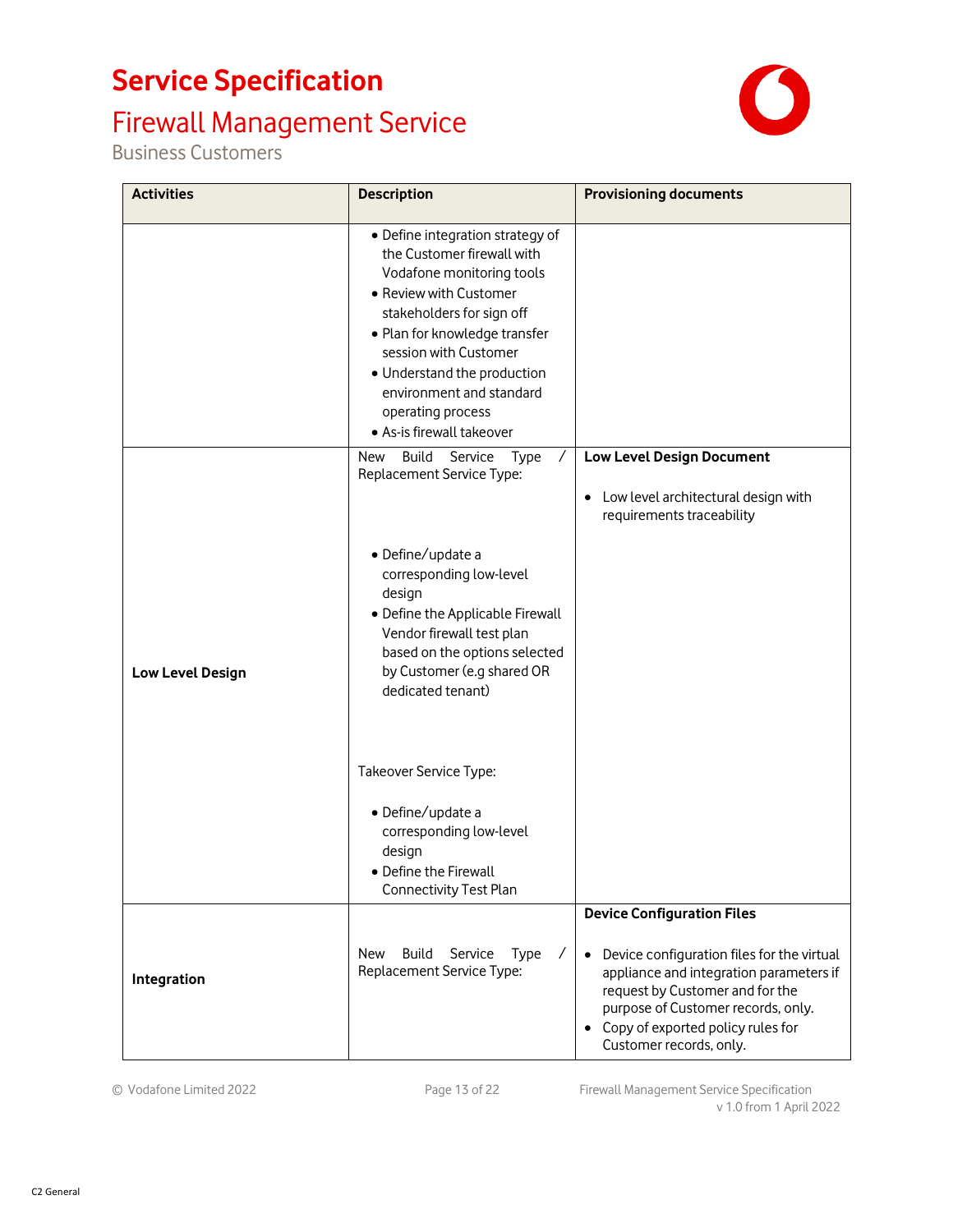# Firewall Management Service

Business Customers



| <b>Activities</b>          | <b>Description</b>                                                                                                                                                                                                                                                                                                                                                                                                                                                                                           | <b>Provisioning documents</b> |
|----------------------------|--------------------------------------------------------------------------------------------------------------------------------------------------------------------------------------------------------------------------------------------------------------------------------------------------------------------------------------------------------------------------------------------------------------------------------------------------------------------------------------------------------------|-------------------------------|
|                            | • Configure Applicable Firewall<br>Vendor firewall, remote<br>network and mobile users<br>• Deployment of management<br>platform for Applicable<br>Firewall Vendor firewall<br>• Connect tenant to firewall<br>management platform where<br>applicable<br>• Purchase additional Cortex<br>Data Lake ("CDL") capacity (if<br>required) for storage of logs<br>• Integrate Applicable Firewall<br>Vendor firewall with CDL<br>• Integrate CDL with<br>management platform and<br>monitoring tool, Syslog, etc. |                               |
|                            | Takeover Service Type:                                                                                                                                                                                                                                                                                                                                                                                                                                                                                       |                               |
|                            | • Deployment of tools and<br>integration of Firewall<br>• Firewall integration with<br>availability/ monitoring tools,<br>backup etc.                                                                                                                                                                                                                                                                                                                                                                        |                               |
|                            | <b>Build</b><br>New<br>Service<br><b>Type</b><br>Replacement Service Type:                                                                                                                                                                                                                                                                                                                                                                                                                                   | N/A                           |
| <b>Firewall Deployment</b> | • Provision firewall features<br>based on Tier 1 or Tier 2<br>Customer requirements and<br>applicable Optional Service<br>Elements.                                                                                                                                                                                                                                                                                                                                                                          |                               |

© Vodafone Limited 2022 Page 14 of 22 Firewall Management Service Specification v 1.0 from 1 April 2022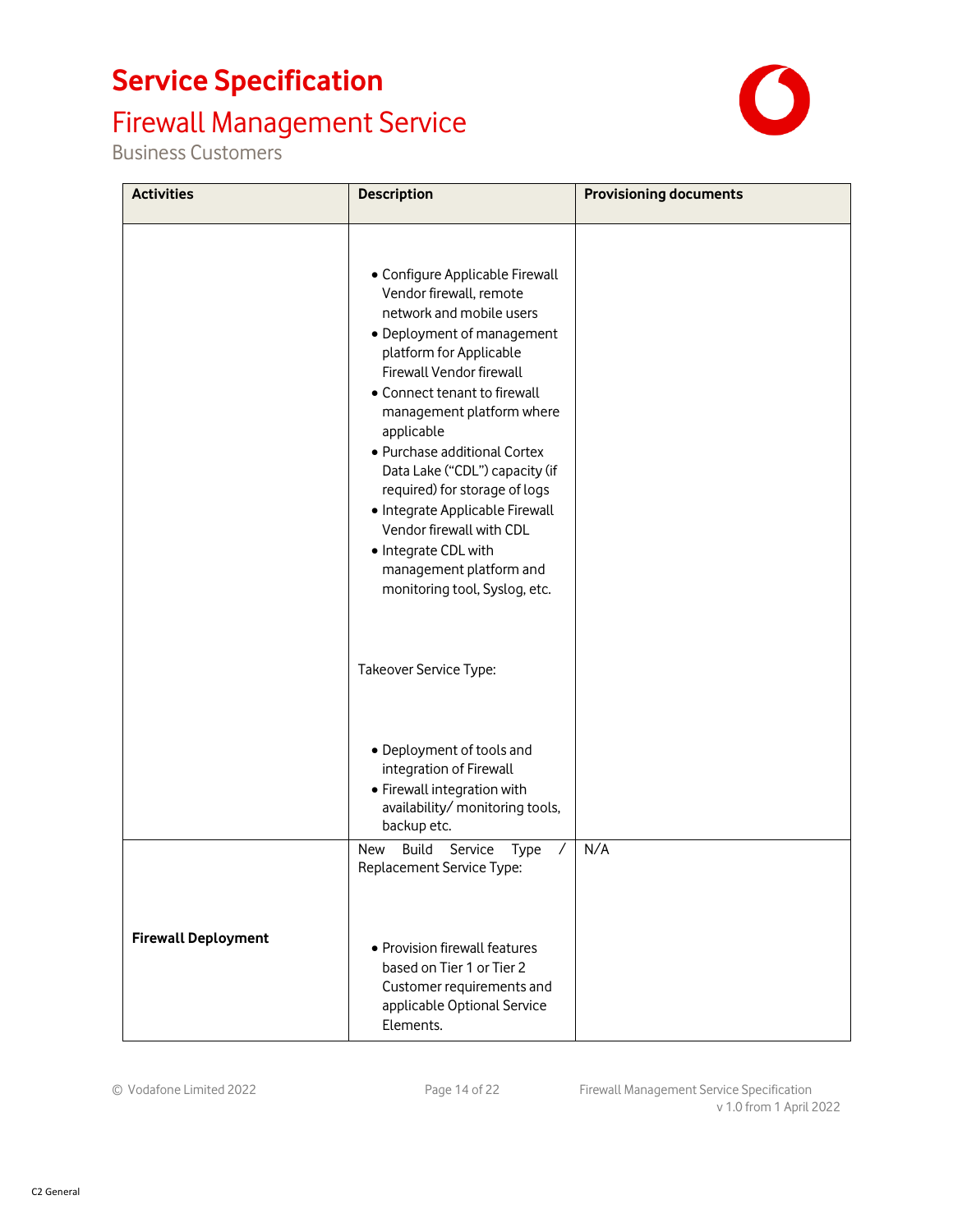# Firewall Management Service

Business Customers



| <b>Activities</b> | <b>Description</b>                                                                                                                                                                                                                                                                                                                                                                                                                                                                                                                                                                                                                                                                                               | <b>Provisioning documents</b> |
|-------------------|------------------------------------------------------------------------------------------------------------------------------------------------------------------------------------------------------------------------------------------------------------------------------------------------------------------------------------------------------------------------------------------------------------------------------------------------------------------------------------------------------------------------------------------------------------------------------------------------------------------------------------------------------------------------------------------------------------------|-------------------------------|
|                   | • Existing firewall configuration<br>to be referred to build<br>Applicable Firewall Vendor<br>firewall<br>• Update configuration<br>management database<br>• Test the firewall as per the<br>agreed plan - Security policy,<br>Inbound and outbound traffic<br>flow, test the application<br>• Prepare the standard<br>operating process<br>• Forty-eight-hour hyper care<br>period to remedy any issue<br>that arises, for example<br>including, but not limited to,<br>routing of any specific traffic<br>and access issues related to<br>specific users. Any resultant<br>changes will initially be<br>confirmed via email with the<br>Customer, but subsequently<br>formally captured in a Change<br>Request |                               |
|                   | Takeover Service Type:<br>• Provision firewall features<br>based on Tier 1 or Tier 2<br>Customer requirements and<br>applicable Optional Service<br>Elements.<br>• Update configuration<br>management database<br>• Prepare the standard<br>operating process<br>• Forty-eight-hour hyper care<br>period to remedy any issue<br>that arises, for example<br>including, but not limited to,<br>routing of any specific traffic                                                                                                                                                                                                                                                                                    |                               |

© Vodafone Limited 2022 Page 15 of 22 Firewall Management Service Specification v 1.0 from 1 April 2022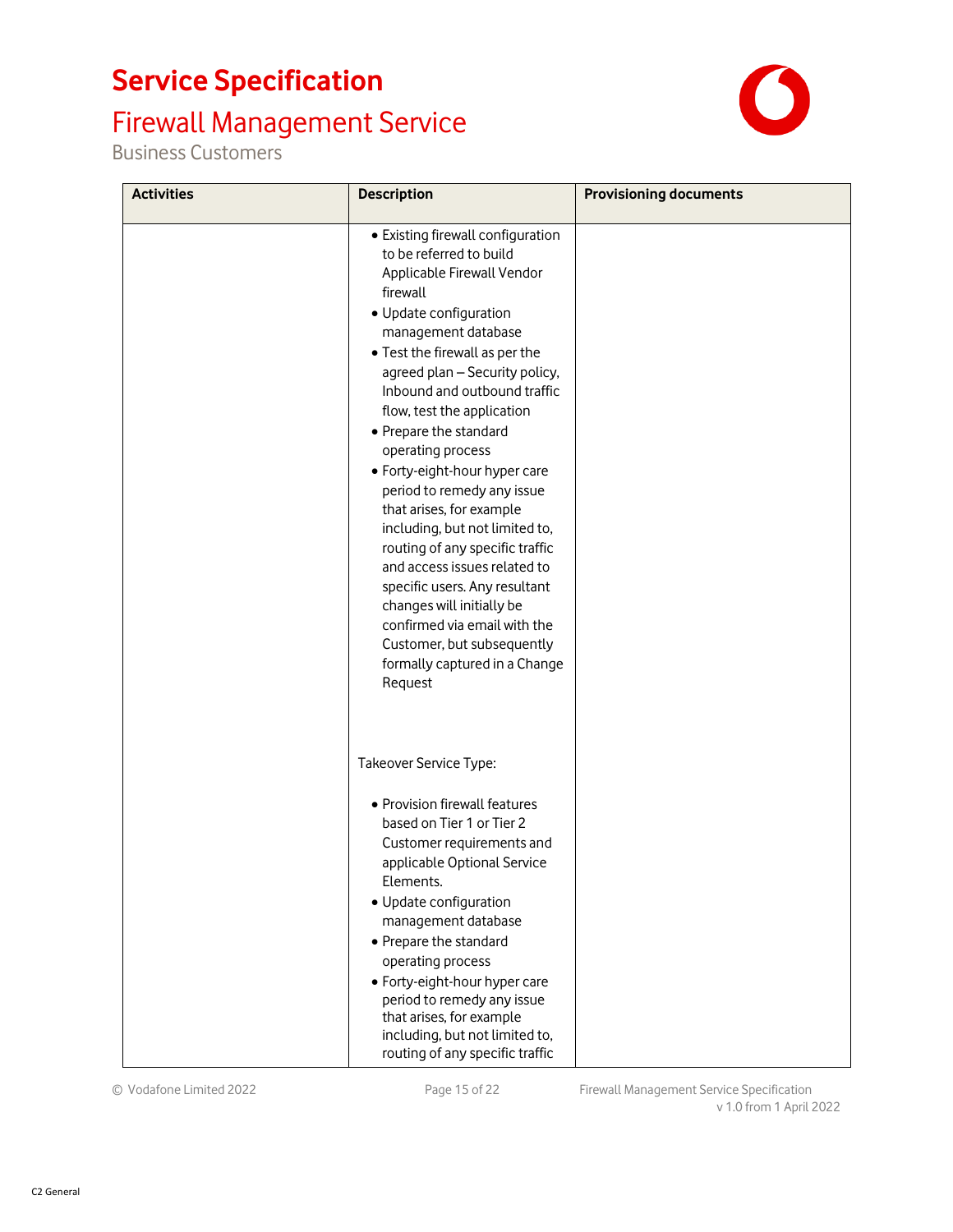### Firewall Management Service

Business Customers



| <b>Activities</b> | <b>Description</b>                                                                                                                                                                                                                                                                                                                                                                                                                                                                                                                                                                                                                                                                                    | <b>Provisioning documents</b>                                                                                                                                                                                           |
|-------------------|-------------------------------------------------------------------------------------------------------------------------------------------------------------------------------------------------------------------------------------------------------------------------------------------------------------------------------------------------------------------------------------------------------------------------------------------------------------------------------------------------------------------------------------------------------------------------------------------------------------------------------------------------------------------------------------------------------|-------------------------------------------------------------------------------------------------------------------------------------------------------------------------------------------------------------------------|
|                   | and access issues related to<br>specific users. Any resultant<br>changes will be, confirmed via<br>email with the Customer, but<br>subsequently formally<br>captured in a Change Request                                                                                                                                                                                                                                                                                                                                                                                                                                                                                                              |                                                                                                                                                                                                                         |
| <b>Transition</b> | • Knowledge transfer to<br><b>Customer and Vodafone</b><br>• Firewall admin access<br>creation<br>• Standard operating process<br>document signoff<br>• Create 30-60-90-day Plan                                                                                                                                                                                                                                                                                                                                                                                                                                                                                                                      | <b>Customer Service Manual</b><br>Operations document with key<br>$\bullet$<br>contacts, and basic service<br>management processes (e.g., basic<br>testing procedures in the event of an<br>unexpected firewall reset). |
| Operation         | • Monitor CDL/firewall logs<br>• Perform applicable activities<br>based on Tier 1 or Tier 2<br>Customer requirements and<br>applicable Optional Service<br>Elements<br>• Finetuning of access rules and<br>security policy<br>• Role based access control for<br>firewall<br>• Address all actions listed in<br>30-60-90-day Plan<br>• Execute a service<br>improvement plan<br>• Perform service management<br>activity (incident, change and<br>service requests)<br>• Action all Incidents within the<br>defined SLA<br>• Backup and restore<br>management<br>• Action all service and Change<br>management request<br>• Standard & Ad-hoc reporting<br>• Update the standard<br>operating process |                                                                                                                                                                                                                         |

\*Requirements to be provided in pre-engagement checklist and confirmed with the Customer at the beginning of the engagement.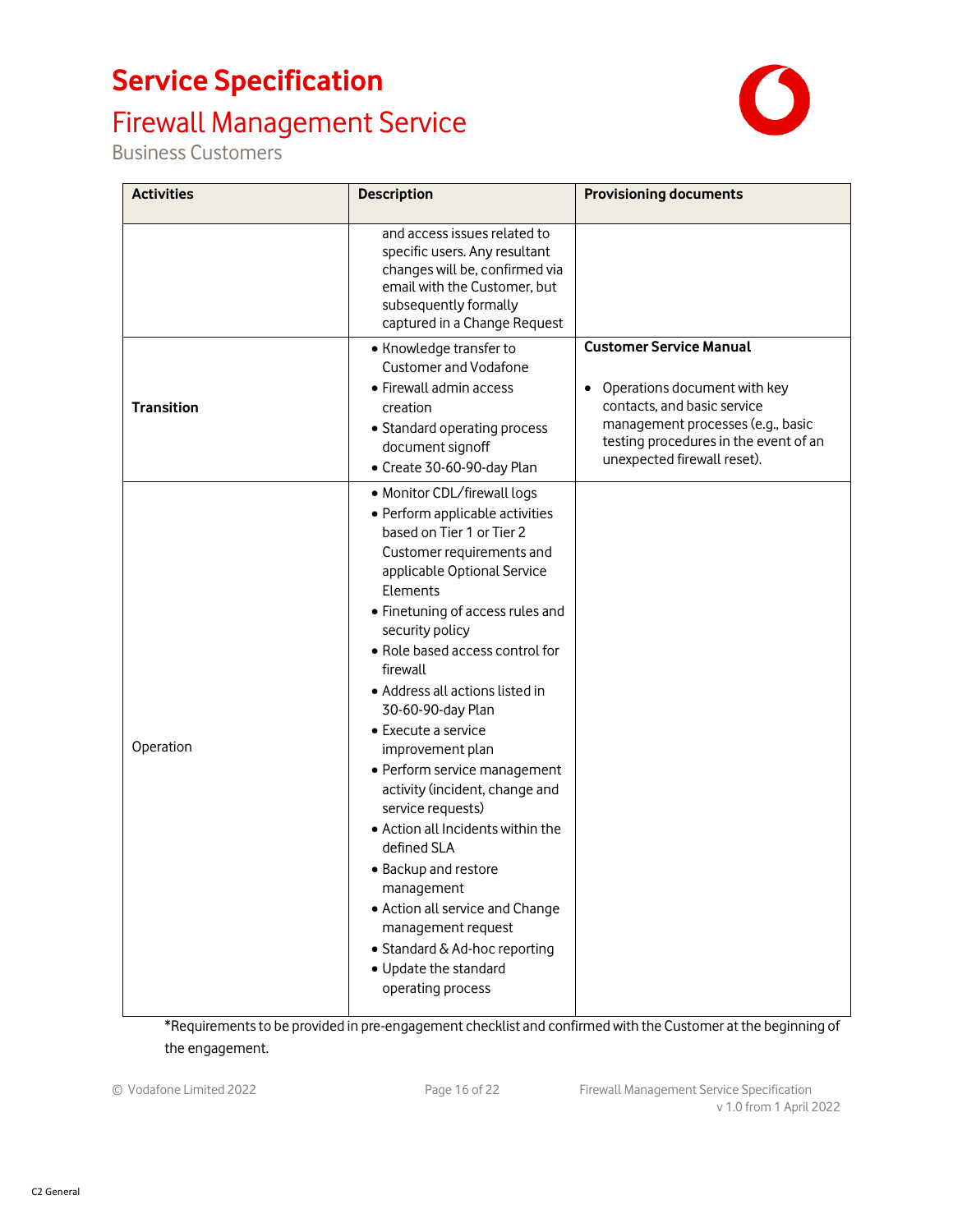# Firewall Management Service



Business Customers

### 6. Customer Deliverables

6.1 The following deliverables will be shared with customer as part of the Service:

| <b>Deliverables</b>                                                               | <b>Frequency</b> | <b>Firewall Service</b>                                                                                |
|-----------------------------------------------------------------------------------|------------------|--------------------------------------------------------------------------------------------------------|
| System Health and Utilization report                                              | Monthly          | Takeover Service Type Only                                                                             |
|                                                                                   |                  | Takeover Service Type                                                                                  |
| Periodic Signature report                                                         | Quarterly        | New Build Service Type                                                                                 |
|                                                                                   |                  | Replacement Service Type                                                                               |
| Periodic Network Activity report - Top 10<br>Rules, Destination, Attacker, Region | Weekly           | Takeover Service Type (depended on<br>available features in Customer Firewall<br>and management tools) |
|                                                                                   |                  | New Build Service Type                                                                                 |
|                                                                                   |                  | Replacement Service Type                                                                               |
|                                                                                   |                  | <b>Takeover Service Type</b>                                                                           |
| CR, Incident, Service report                                                      | Monthly          | New Build Service Type                                                                                 |
|                                                                                   |                  | Replacement Service Type                                                                               |
|                                                                                   |                  | <b>Takeover Service Type</b>                                                                           |
| SLA report                                                                        | Monthly          | New Build Service Type                                                                                 |
|                                                                                   |                  | Replacement Service Type                                                                               |
| If Firewall Audit Optional Service Element is<br>purchased:                       |                  | <b>Takeover Service Type</b>                                                                           |
| Periodic Security Ruleset (based on defined<br>parameters) Optimization report    | Biannually       | New Build Service Type                                                                                 |
| Access violation and Compliance report                                            |                  | Replacement Service Type                                                                               |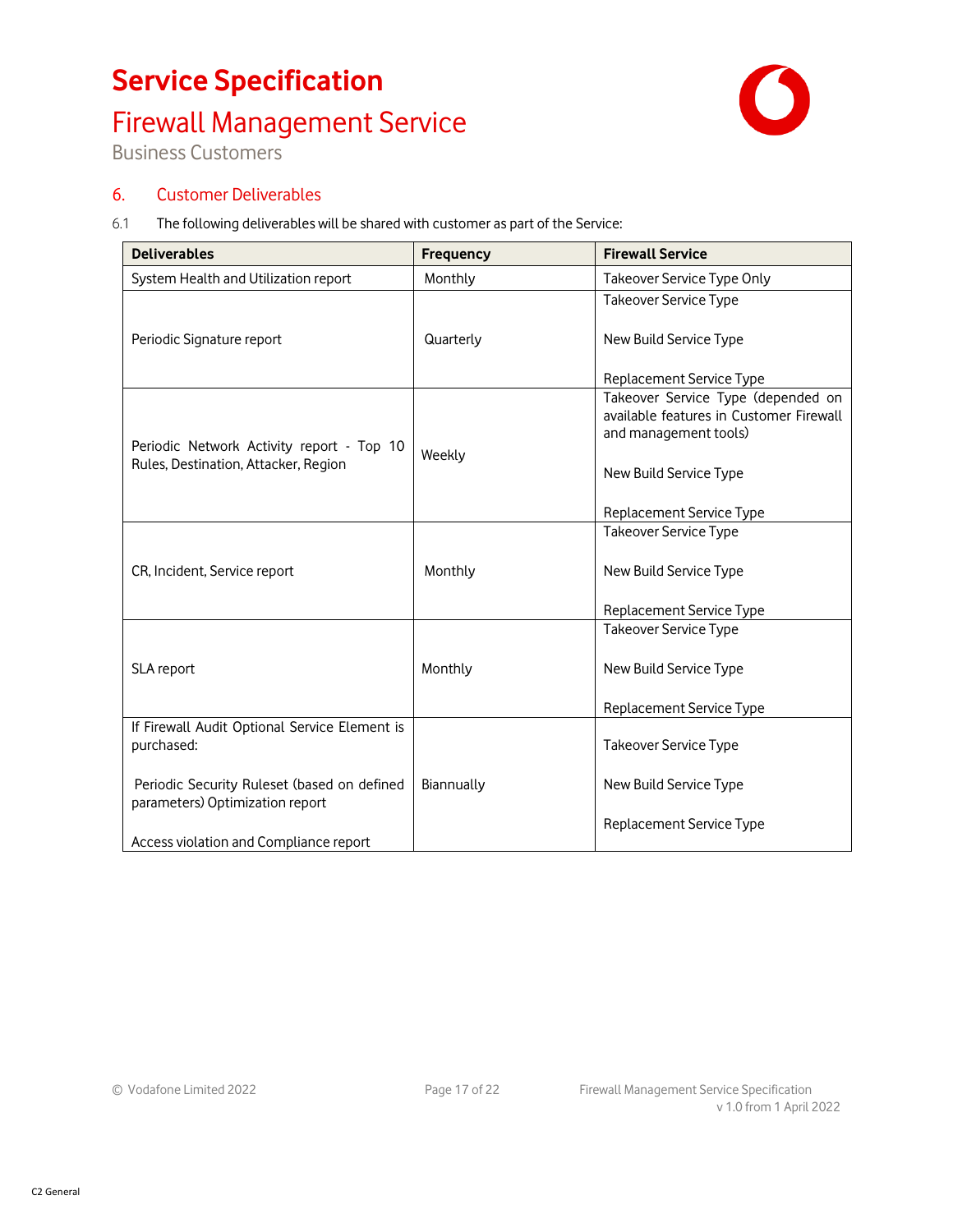### Firewall Management Service



Business Customers

### Attachment 1 – Offerings Features Descriptions

The Service offers the following core technical features. For Takeover Service, the technical features will be provided to the extent technically and reasonably possible by the Applicable Firewall Vendors solution.

#### Application ID Inspection

The Application ID inspection features accurately identifies applications, including applications disguised as authorised traffic, using dynamic ports, or trying to hide under the veil of encryption. Application ID allows Customer to understand and control applications and their functions, such as video streaming versus chat, upload versus download, screen-sharing versus remote device control and implement defined policy. It is to be noted that a Web Application Firewall is not being provided. However, the Application ID features on the NGFW can be used to configure firewall rules.

#### User ID Policy

The User ID policy enables to the firewall to identify users in all locations, no matter their device type or operating system. Knowing who is using which applications on the network, and who may have transmitted a threat or is transferring files, can strengthen security policies and reduce incidents and potential security threats. User ID policy creation is dependent on the presence of LDAP capabilities available outside the customer's internal network protected by this firewall.

#### Vulnerability Protection Profile

The Vulnerability Protection profiles stop attempts to exploit system flaws or gain unauthorised access to systems. While Anti-Spyware profiles help identify infected hosts as traffic leaves the network, Vulnerability Protection profiles protect against threats entering the network. Vulnerability Protection profiles help protect against buffer overflows, illegal code execution, and other attempts to exploit system vulnerabilities. In the New Build and Replacement Service, while signature updates to the firewall will be done by Palo Alto, Vulnerability Protection Profile will be configured by Accenture. In the Takeover Service the Customer's existing process will be followed.

#### Anti-Virus

The Antivirus profiles protect against viruses, worms, trojans, spyware downloads, etc. Using a stream-based malware prevention engine, which inspects the traffic the moment the packet is received. This profile scans for a wide variety of malware in executables, PDF files, HTML and JavaScript viruses, including support for scanning inside compressed files and data encoding schemes. In the New Build and Replacement Service, while signature updates to the firewall will be done by Palo Alto, Anti-Virus Profile will be configured by Accenture. In the Takeover Service, the Customer's existing process will be followed.

#### Anti-Spyware

The Anti-Spyware profiles blocks spyware on compromised hosts from trying to phone-home or beacon out to external command-and-control (C2) servers, allowing detection of malicious traffic leaving the network from infected clients. In the New Build and Replacement Service, while signature updates to the firewall will be done by Palo Alto, Anti-Spyware Profile will be configured by Accenture. In the Takeover Service, the customer's existing process will be followed.

#### URL Filtering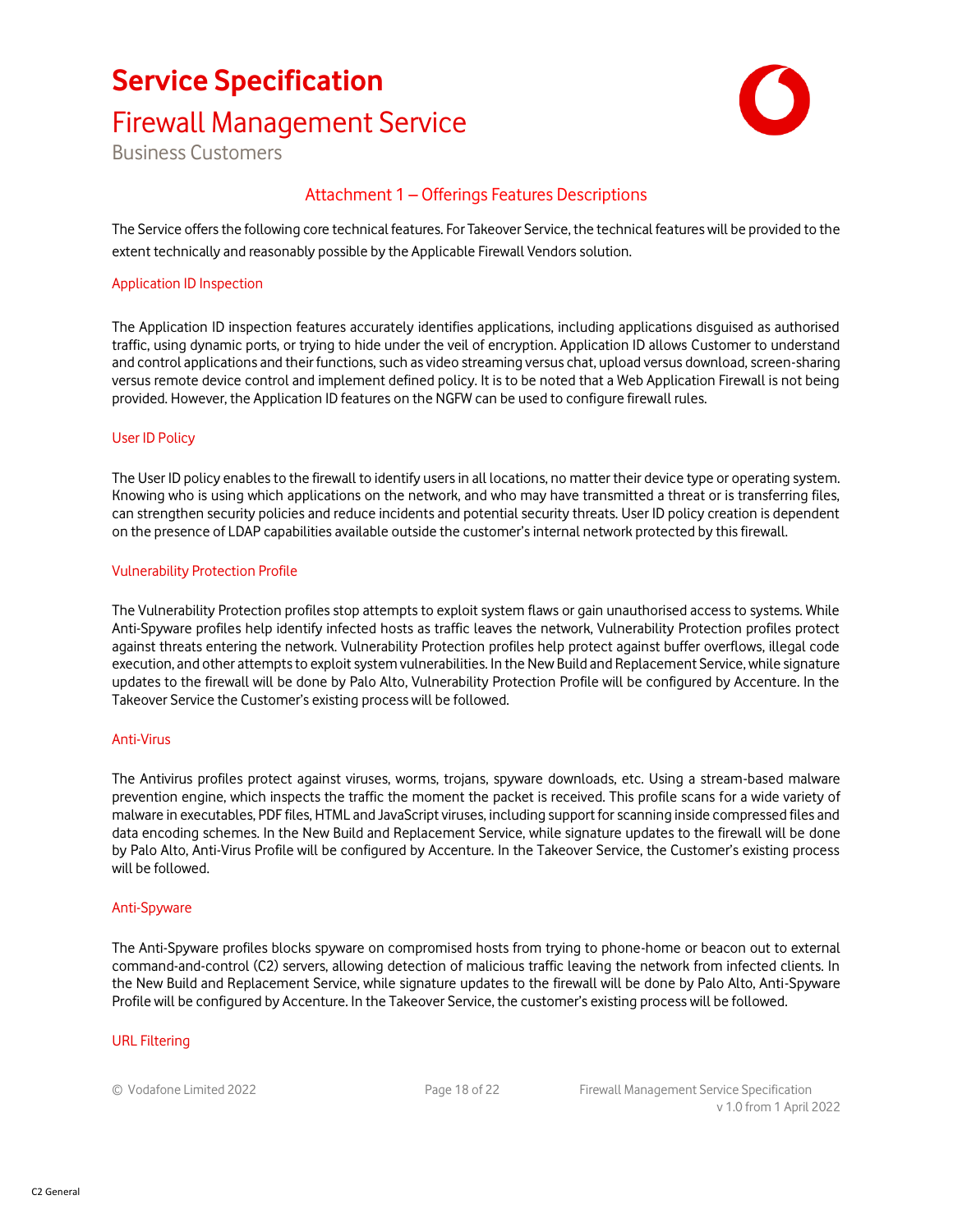# **Service Specification** Firewall Management Service



Business Customers

The URL Filtering feature enables Customer to monitor and control how users can access the web over HTTP and HTTPS. It enables safe access to the internet by preventing access to known malicious sites, phishing sites as well as other restricted sites such as adult content sites. In the New Build and Replacement Service, while content updates will be provided by Palo Alto (or respective OEM), the template to capture the required configuration / URL categories will be provided by Accenture. In the Takeover Service, the Customer will provide the list during onboarding.

#### File Inspection

This feature blocks specified file types in the specified flow direction – inbound, outbound or both. The profile can be set to alert or block an upload and/or download files. Custom configuration can be done to block pages when user tries to download a specified file type.

#### Data Filtering

This feature prevents sensitive, confidential, and proprietary information from leaving a network. Predefined patterns, built-in settings and options to customise, make it easy to protect files that contain certain file properties (such as a document title or author), credit card numbers, regulated information from different countries (like social security numbers), and third-party data loss prevention (DLP) labels.

#### Signature updates

Signature updates refresh the threat prevention signatures, which inspect all traffic for threats—regardless of port, protocol or encryption and automatically block known vulnerabilities, malware, exploits, spyware, command, and control (C2).

#### Architecture Support

Overall analysis of Customer infrastructure related to their inbound & out bound traffic flow. Perform Security assessment in line with best security practices. Assess Customer network  $\&$  endpoint protection policy  $&$  share the findings. Participate in the design & architecture call and provide suggestions for improvement. Assist in defining Customer security standards & policy related to firewalls.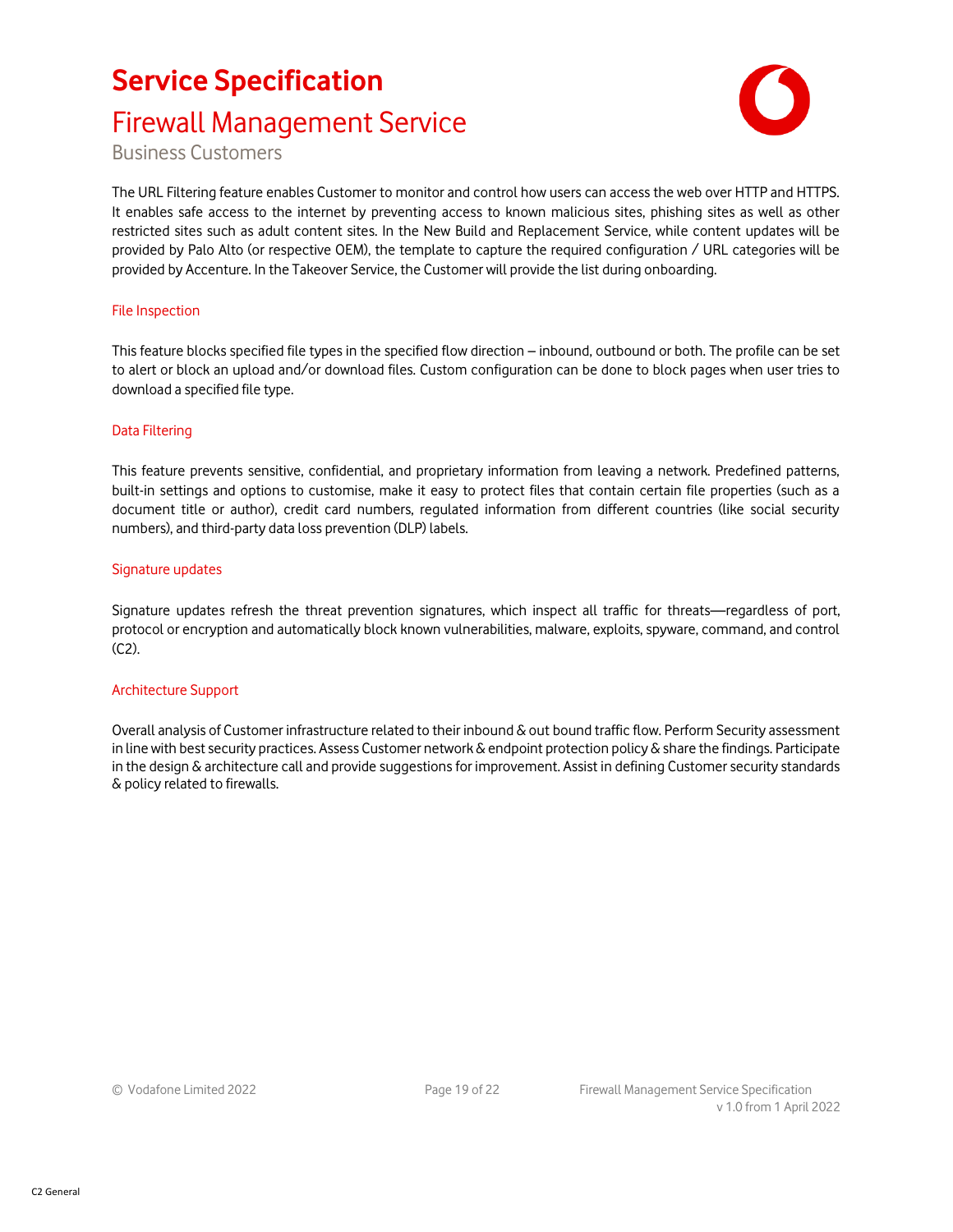### Firewall Management Service

Vodafone Business Customers



### Attachment 2 – Maintenance Features Description

#### **Maintenance Features**

**Health and Availability Management:** Firewall will be integrated with monitoring tool which ensures firewalls health, availability & performance are monitored 24\*7. In case firewall goes down or any spike is observed in any vital parameter (CPU/memory etc), an automated incident will be created in IT Service management tool to address the issues proactively, and the same is resolved before it can cause any potential impact to users/ service. For New Build and Replacement Service,

**Back-up Management**: Firewall will be integrated with a backup and restore management tool to ensure full configuration backup to avoid any human error. Tool will also generate the notifications regarding backup success/failure. Configuration backup is maintained on a daily basis as agreed with the Customer. This will empower administrators to recover quickly if any device failure happens.

**Policy Updates and FW Administration**: Policy will be created based on given requirements and will ensure that it always complies with the best security practices - e.g. Usage of secure port, avoid opening "wider subnet" or avoid putting "any" in source/destination/service field etc. Zero trust model will be in place related to any policy change along with 4 eye checks. RBAC (Role Based Access Control) will be in place to have authorized access of firewall, and access reconciliation/UER (User Entitlement Review) will be carried out regularly and will ensure that 'available users' access is approved by respective Leads.

**Patch Management/Minor Upgrades**: Accenture ensures that firewalls are running with the stable patch version to confirm the most accurate and effective protections are being applied. Minor upgrades are performed to remediate any vulnerabilities or known bugs identified in the current patch.

#### **Concurrent VPN (Remote Access):**

**Takeover -** Remote access VPN service will be configured to provide secure connection between remote/mobile users and office network. After establishing the secure access connection, the mobile users can virtually work on the company network.

**New build/Replacement** - Remote access VPN service will be configured to provide secure internet access for mobile users.

**Hardware Capacity Management and Performance Monitoring:** Firewalls are integrated with monitoring tool to capture the utilization of vital parameters and capacity analysis is performed based on utilization trend over a certain period. This allows to plan for the expansion or upgrade of firewall in the near future.

**Major Version Upgrades:** Accenture ensures that firewalls are running with stable OS version to ensure that the most accurate and effective protections are being applied. In a major version upgrade, the base version of the firewall will be changed to a stable/recommended version. Major upgrades are performed for bug-fixes and new feature releases by the Applicable Firewall Vendor. This feature is included for Tier 2 customers, however, Tier 1 customers are required to raise a Service Request ticket.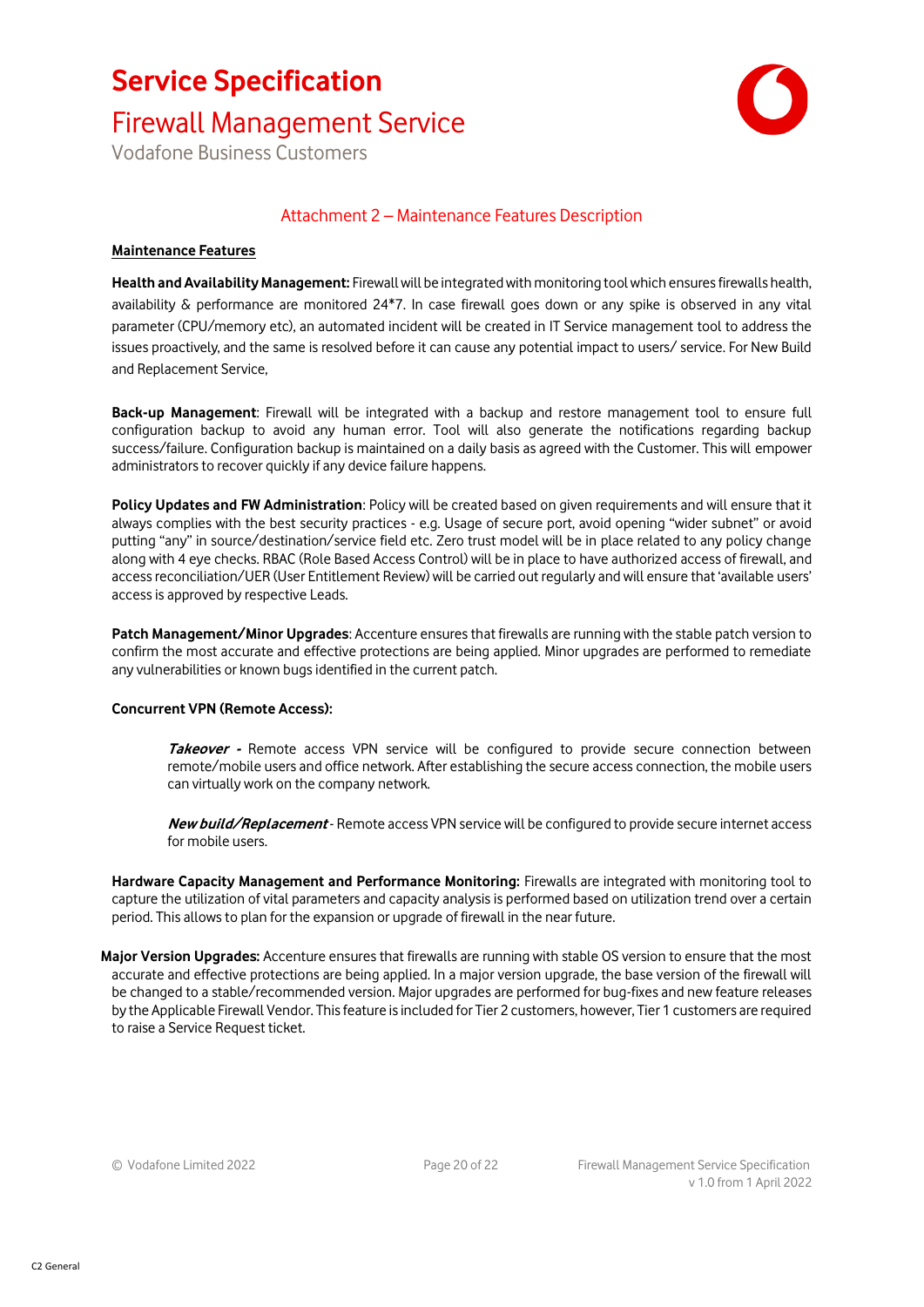### Firewall Management Service

Vodafone Business Customers



### Attachment 3 – Ticket Management

#### **Service Requests**

The following are standard service requests that can be raised by Customer:

- Firewall rule base change to open access from given source to destination/application
- URL whitelisting
- New site to site VPN setup
- Provision of new VLAN/interface/sub interface on firewall
- File type/extension whitelisting/blacklisting
- Firewall OS upgrade/downgrade
- Remote Assistance in Hardware replacement which are hot swappable like PSU
- Remote Assistance in RMA/device replacement (on premise)
- Rebuild of firewall (cloud)
- Security profile configuration change related to AV/IPS/data filtering
- URL recategorization
- Add new application in existing rules
- Creation of new network object/host/range in existing rule
- Adding/removing static routes
- NAT changes

#### **Tickets that do not contribute to the Tier 1/Tier 2 volume quota**

Accenture will process the following Service Requests without the ticket being counted towards a Customer ticket quota.

- New account creation for client to site VPN users
- User on/off-boarding on firewall
- (IOC block) URL/IP block list
- Password reset
- Firewall reboot/shutdown
- Firewall failover